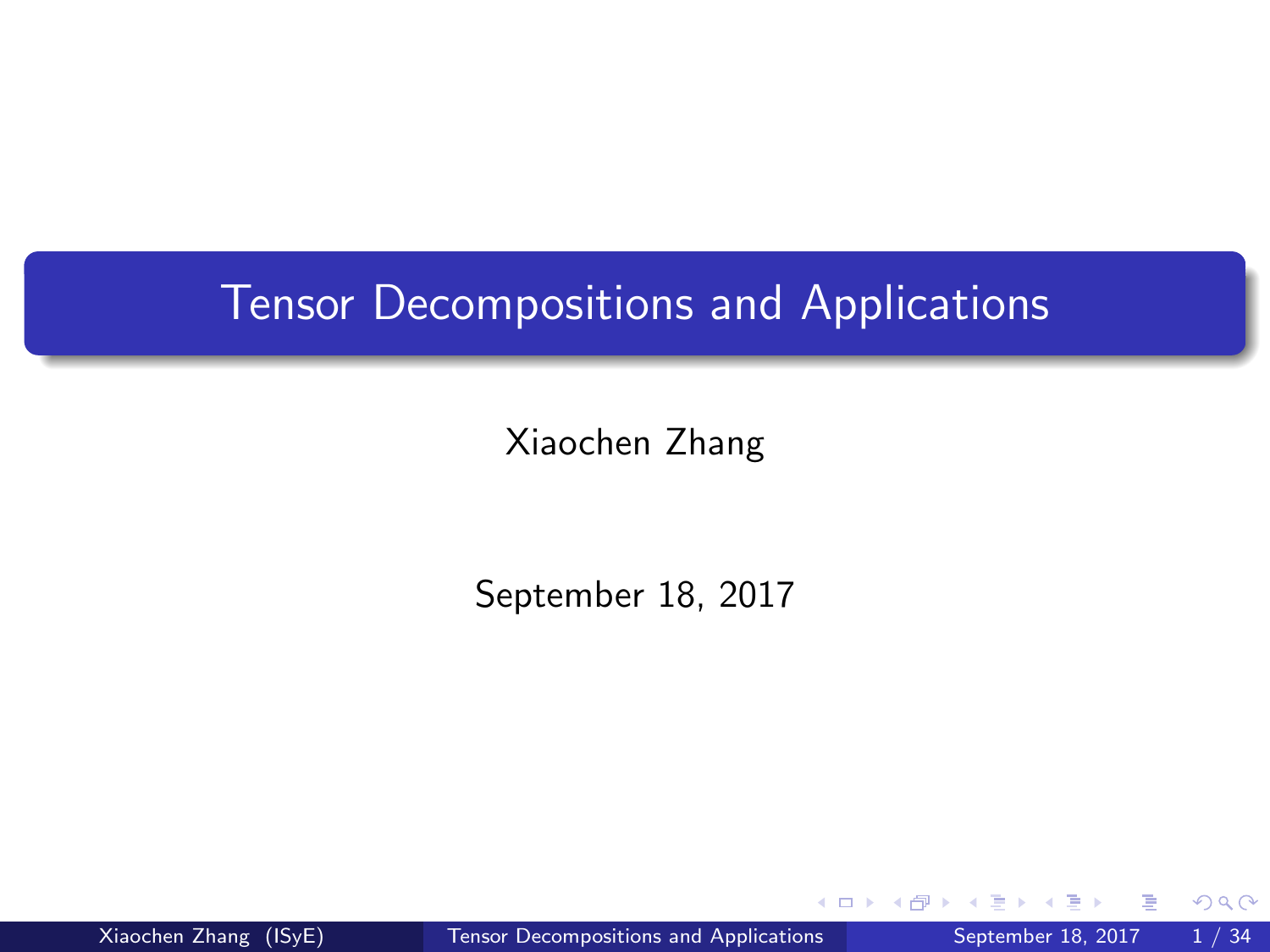- Definitions and Operations
- CP Decomposition
- **o** Tucker Decomposition
- **•** Toolbox

4 D F

∢ ⁄ ⊕ →

э

 $299$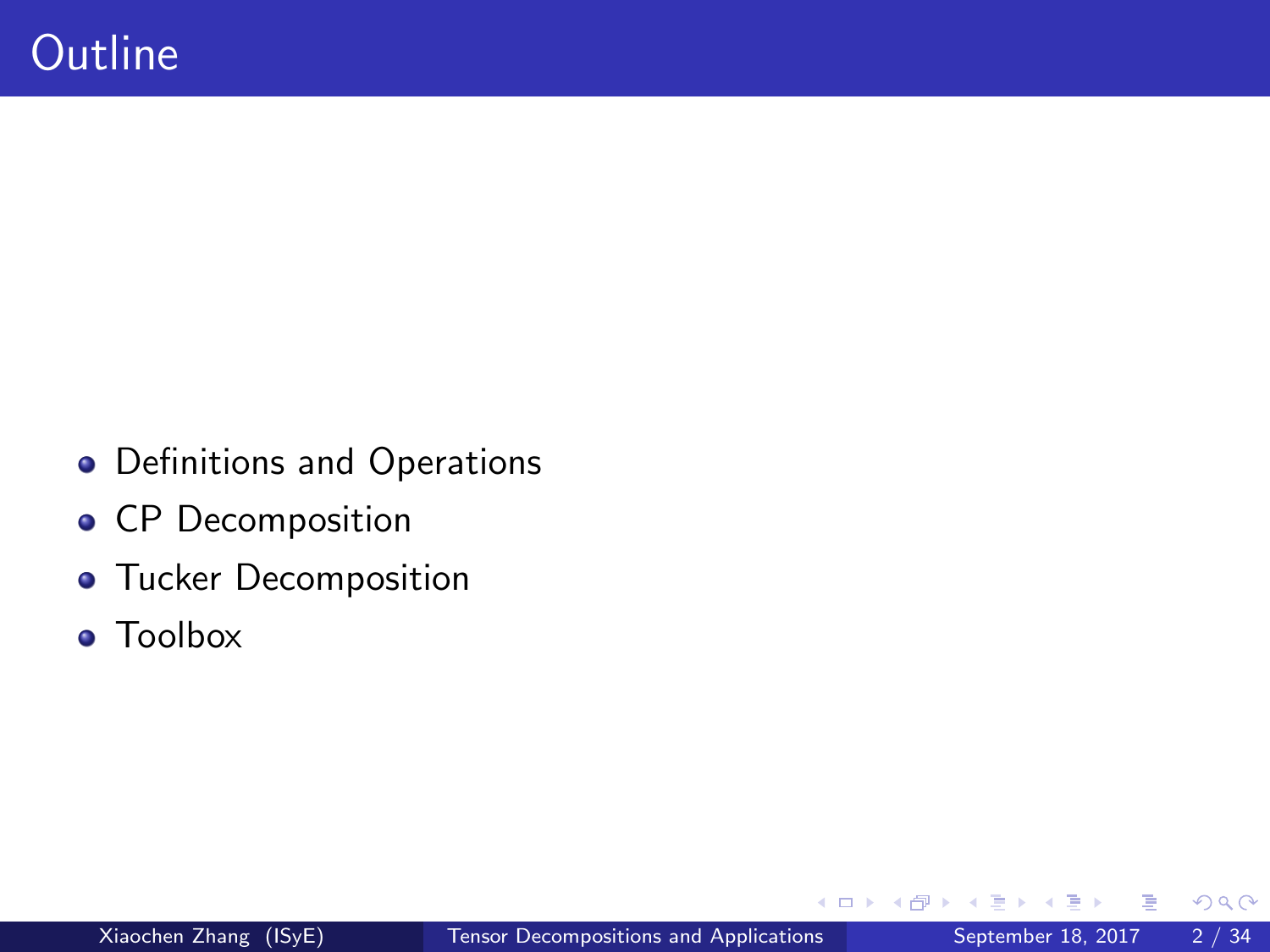- <sup>1</sup> A tensor is a multidimensional array
- **2** An N-dimensional array is called N-way tensor or Nth-order tensor

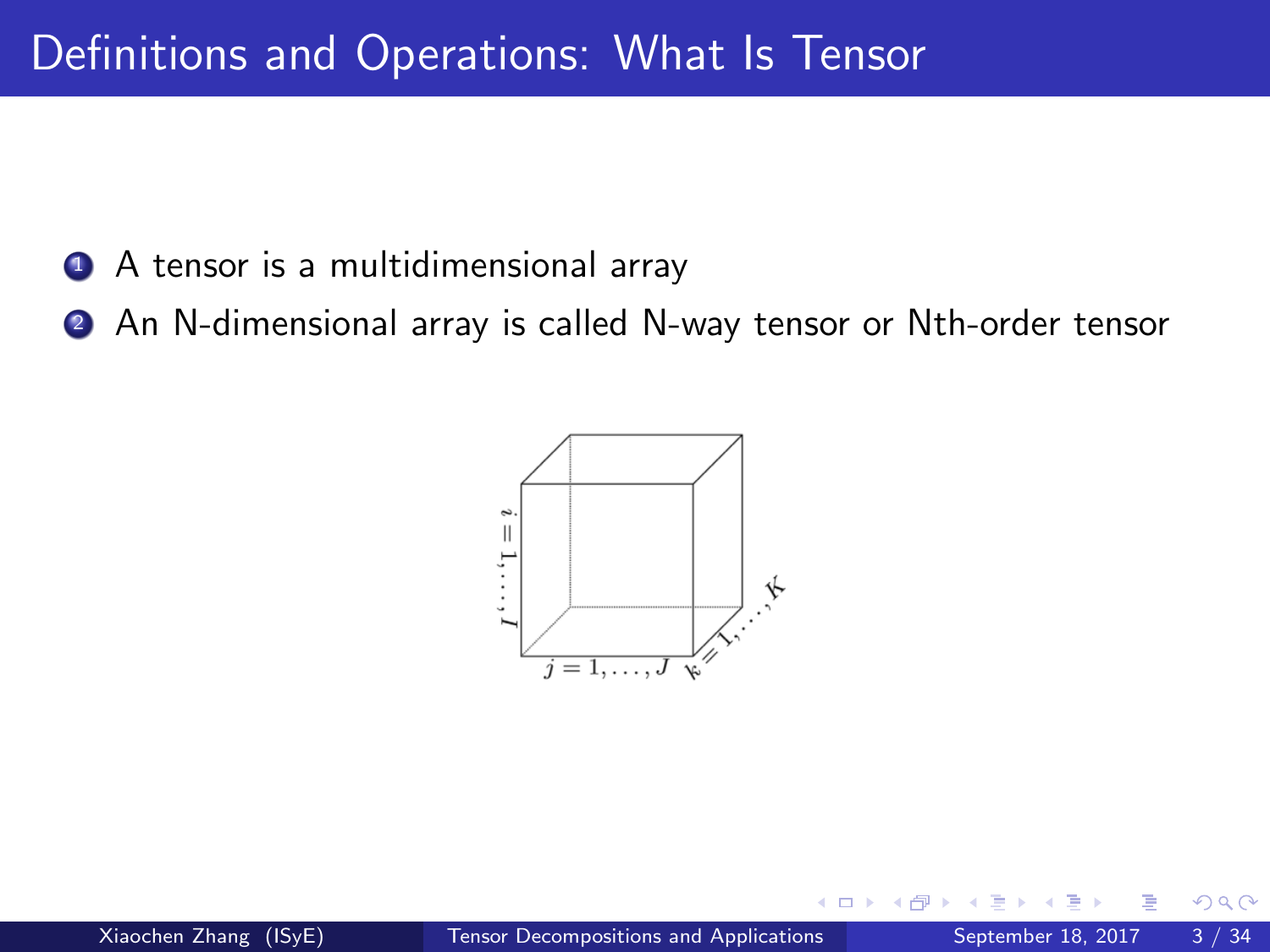|                | Matrix A                                   | Tensor $\mathfrak X$                                        |
|----------------|--------------------------------------------|-------------------------------------------------------------|
| <b>Element</b> | aii                                        | Xiik                                                        |
| Subarrays      | $a_{i}$ (columns) $a_{i}$ (rows)           | $x_{ii}$ (Fibers) $X_{i}$ (Slices)                          |
| Norm           | $\sqrt{\sum_{i=1}^m\sum_{j=1}^n a_{ij}^2}$ | $\sqrt{\sum_{i=1}^m \sum_{j=1}^n \sum_{k=1}^s x_{ijk}^2}$   |
| Symmetry       | $A = A'$                                   | $x_{ijk} = x_{ikj} = x_{jik} = x_{jki} = x_{kij} = x_{kji}$ |

 $\leftarrow$ 

 $299$ 

э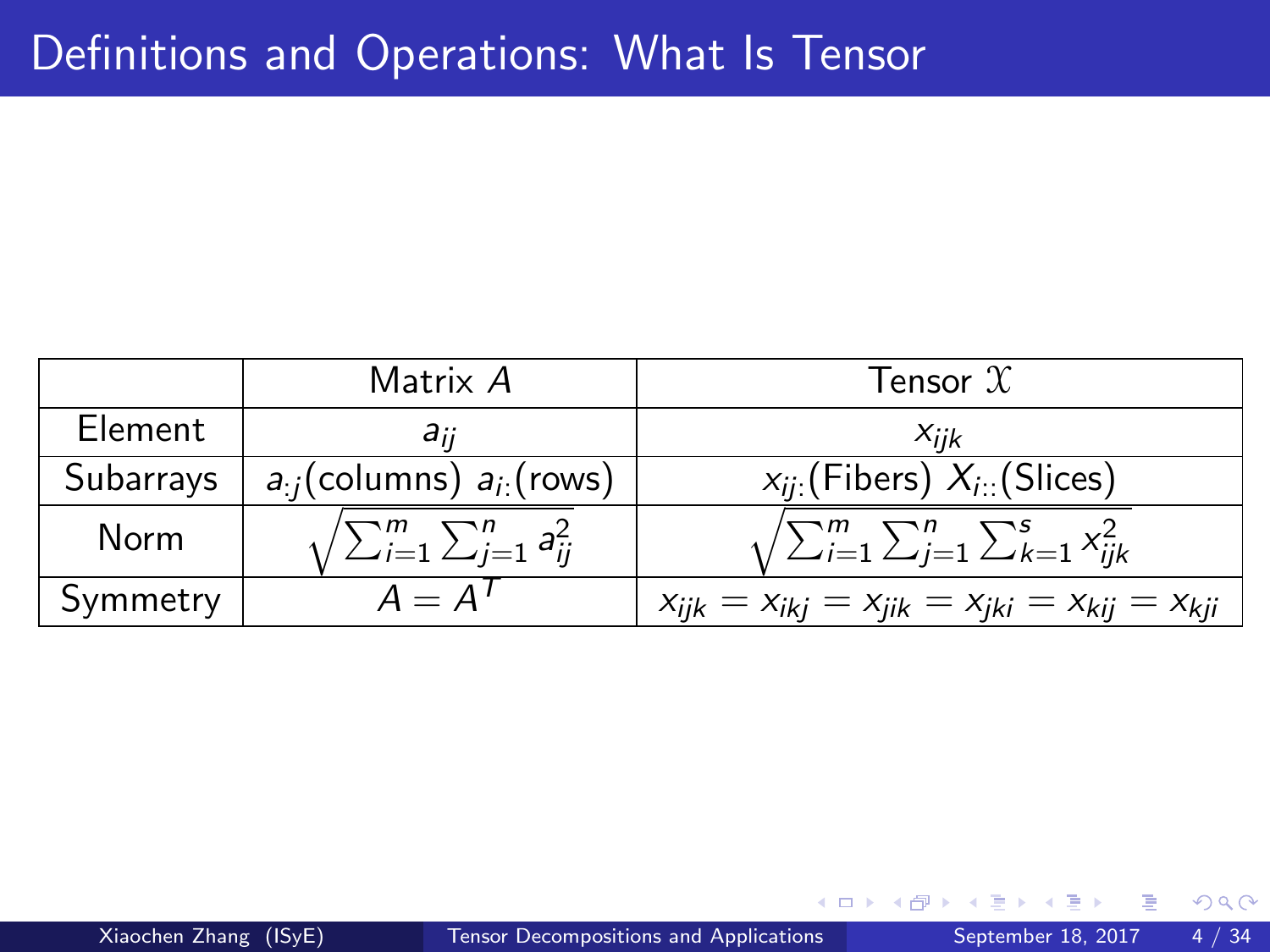#### Definitions and Operations: Subarrays



 $\mathcal{A}$ 

4 0 8

4 f →  $\mathcal{A}$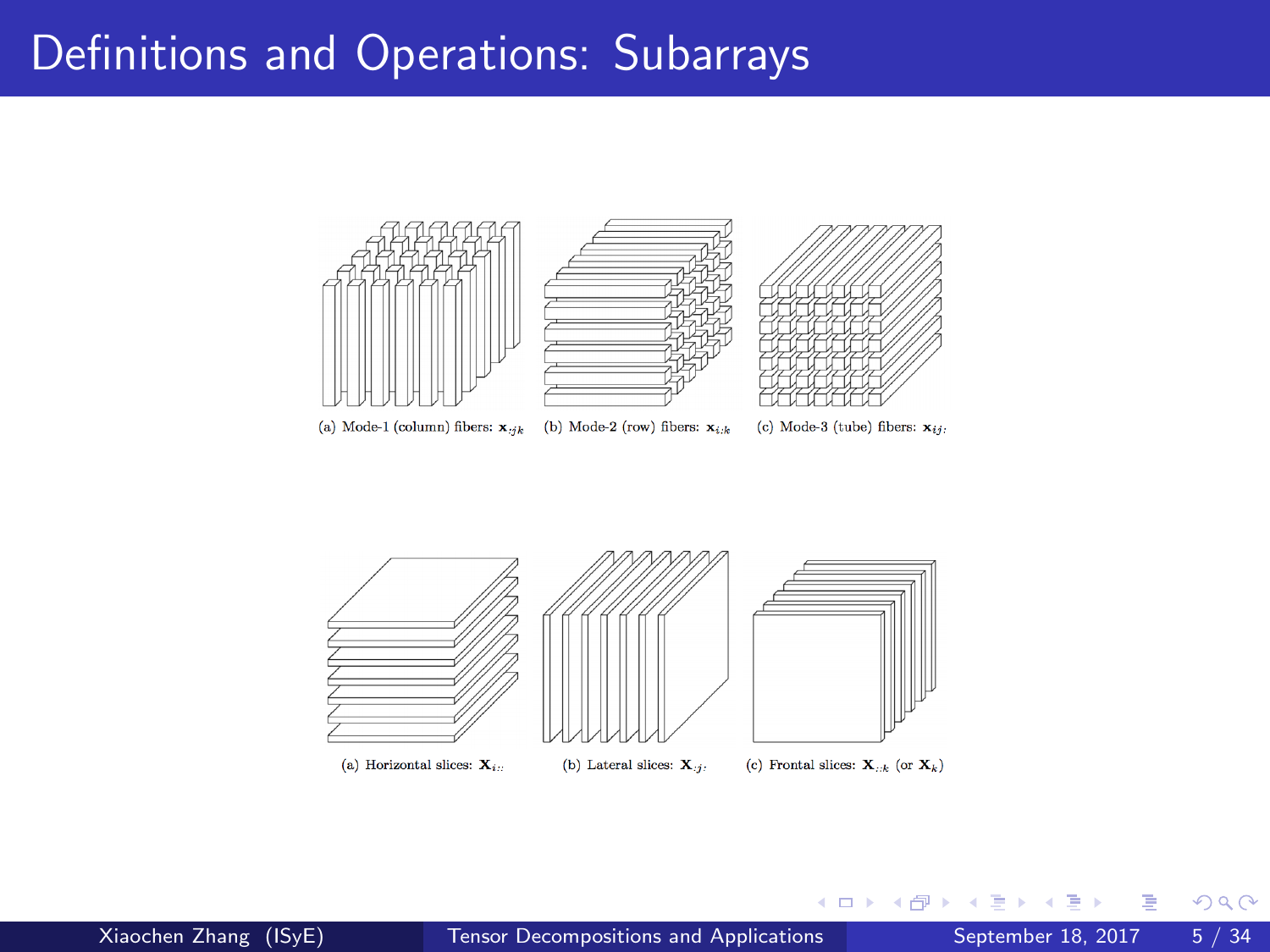- **•** Matricization, also known as unfolding or flattening, is the process of reordering the elements of an N-way array into a matrix.
- $\textbf{2}$  The mode-n matricization of a tensor  $\mathfrak{X}\in\mathbb{R}^{I_1\times I_2\times...\times I_m}$  is denoted by  $X(n)$  and arranges the mode-n fibers to be the columns of the resulting matrix.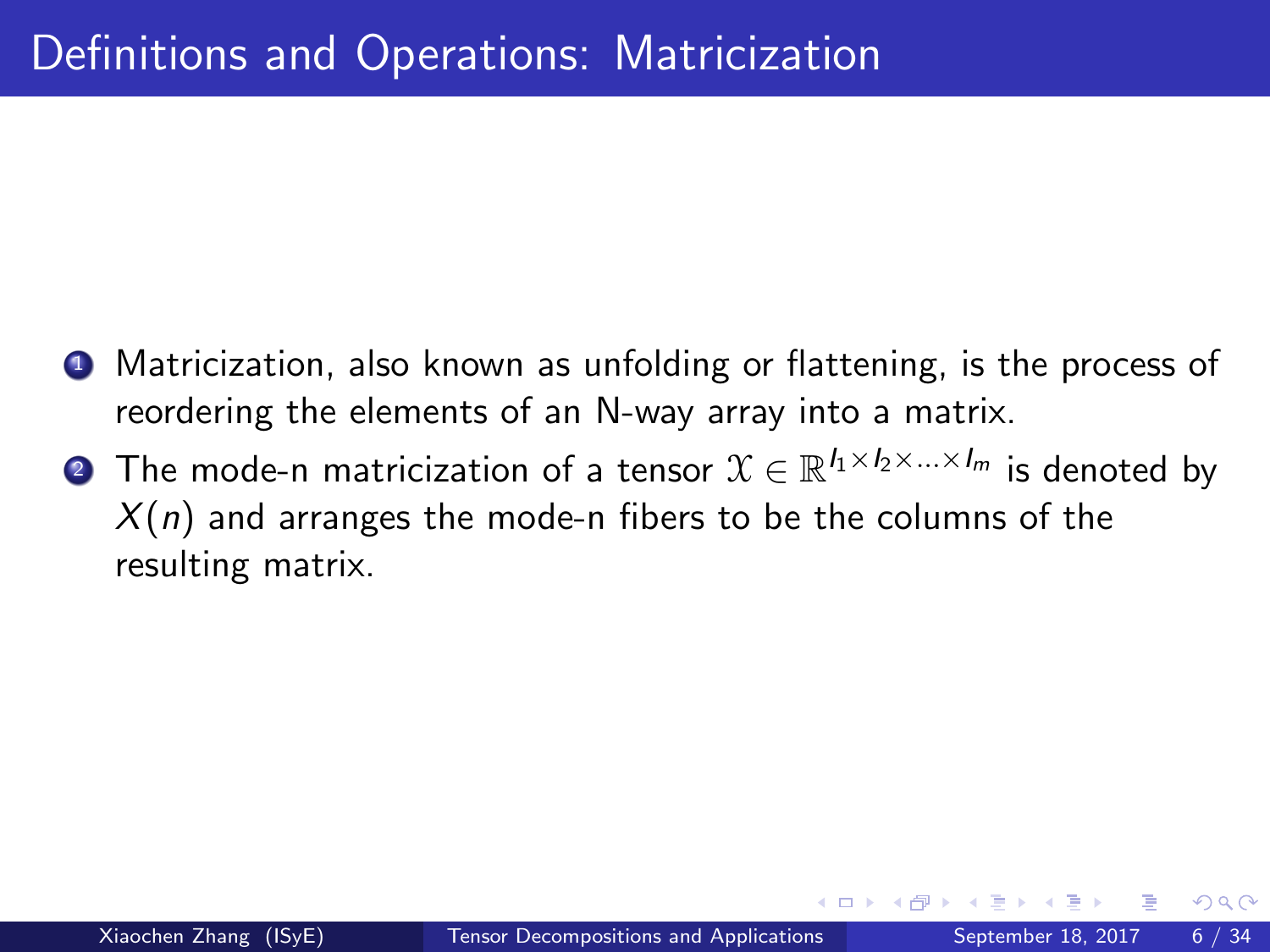#### Definitions and Operations: Matricization

Let the frontal slices of  $\mathfrak{X} \in \mathbb{R}^{3 \times 4 \times 2}$  be

$$
\mathbf{X}_1 = \begin{bmatrix} 1 & 4 & 7 & 10 \\ 2 & 5 & 8 & 11 \\ 3 & 6 & 9 & 12 \end{bmatrix}, \quad \mathbf{X}_2 = \begin{bmatrix} 13 & 16 & 19 & 22 \\ 14 & 17 & 20 & 23 \\ 15 & 18 & 21 & 24 \end{bmatrix}.
$$

Then the three mode-n unfoldings are

$$
\mathbf{X}_{(1)} = \begin{bmatrix} 1 & 4 & 7 & 10 & 13 & 16 & 19 & 22 \\ 2 & 5 & 8 & 11 & 14 & 17 & 20 & 23 \\ 3 & 6 & 9 & 12 & 15 & 18 & 21 & 24 \end{bmatrix},
$$

$$
\mathbf{X}_{(2)} = \begin{bmatrix} 1 & 2 & 3 & 13 & 14 & 15 \\ 4 & 5 & 6 & 16 & 17 & 18 \\ 7 & 8 & 9 & 19 & 20 & 21 \\ 10 & 11 & 12 & 22 & 23 & 24 \end{bmatrix},
$$

$$
\mathbf{X}_{(3)} = \begin{bmatrix} 1 & 2 & 3 & 4 & 5 & \cdots & 9 & 10 & 11 & 12 \\ 13 & 14 & 15 & 16 & 17 & \cdots & 21 & 22 & 23 & 24 \end{bmatrix}.
$$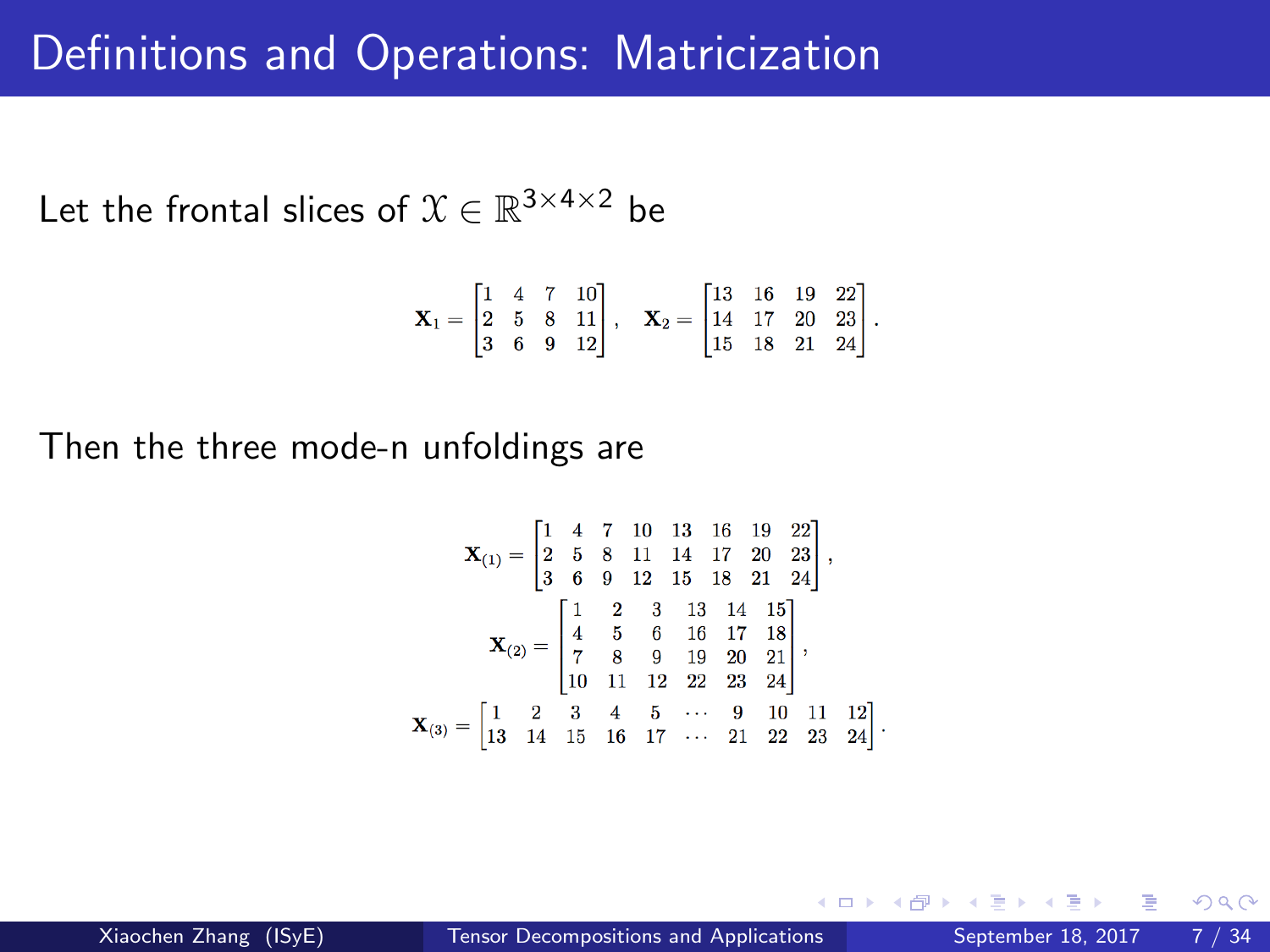The n-mode (matrix) product of a tensor  $\mathfrak{X}\in\mathbb{R}^{I_1\times I_2\times...\times I_N}$  with a matrix  $U \in \mathbb{R}^{J \times I_n}$  is denoted by  $\mathfrak{X} \times_n U$  and is of size  $I_1 \times \ldots \times I_{n-1} \times J \times I_{n+1} \times \ldots \times I_N$ . Elementwise, we have

$$
(\mathfrak{X} \times_n U)_{i_1...i_{n-1}ji_{n+1}...i_N} = \sum_{i_n=1}^{l_n} x_{i_1 i_2...i_N} u_{ji_n}
$$

Some properties:

$$
\mathcal{X} \times_{m} A \times_{n} B = \mathcal{X} \times_{n} B \times_{m} A \quad (m \neq n)
$$

$$
\mathcal{X} \times_{n} A \times_{n} B = \mathcal{X} \times_{n} (BA)
$$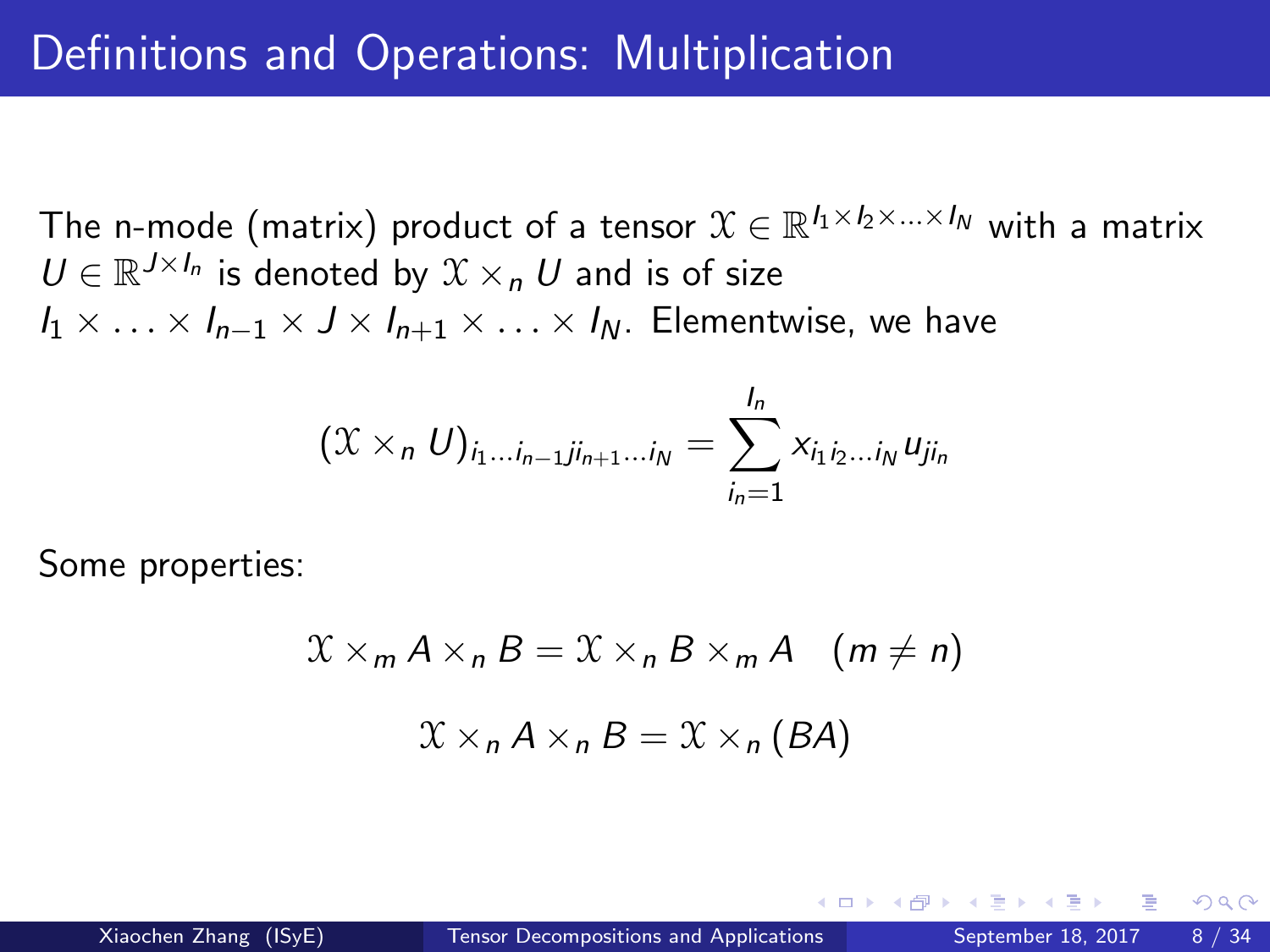Kronecker product:

Given matrices  $A \in \mathbb{R}^{I \times J}$  and  $B \in \mathbb{R}^{K \times L}$ , their Kronecker product is denoted by  $A \otimes B$ . The result is a matrix of size  $(K) \times (JL)$  defined by

$$
\mathbf{A} \otimes \mathbf{B} = \begin{bmatrix} a_{11} \mathbf{B} & a_{12} \mathbf{B} & \cdots & a_{1J} \mathbf{B} \\ a_{21} \mathbf{B} & a_{22} \mathbf{B} & \cdots & a_{2J} \mathbf{B} \\ \vdots & \vdots & \ddots & \vdots \\ a_{I1} \mathbf{B} & a_{I2} \mathbf{B} & \cdots & a_{IJ} \mathbf{B} \end{bmatrix}
$$

$$
= [\mathbf{a}_1 \otimes \mathbf{b}_1 \quad \mathbf{a}_1 \otimes \mathbf{b}_2 \quad \mathbf{a}_1 \otimes \mathbf{b}_3 \quad \cdots \quad \mathbf{a}_J \otimes \mathbf{b}_{L-1} \quad \mathbf{a}_J \otimes \mathbf{b}_L].
$$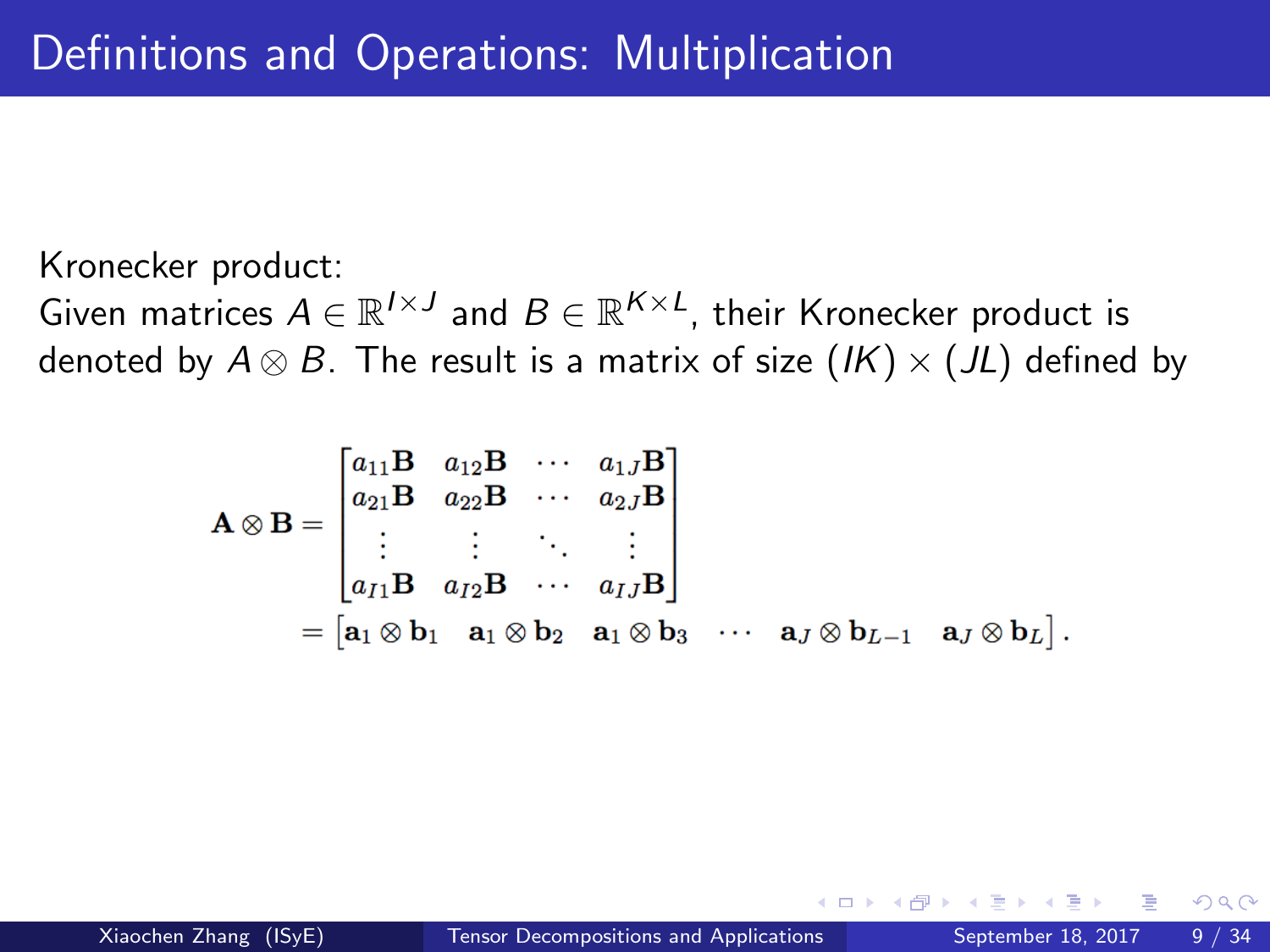Khatri-Rao product:

It is the matching columnwise Kronecker product. Given matrices  $A \in \mathbb{R}^{I \times K}$  and  $B \in \mathbb{R}^{J \times K}$ , their Khatri-Rao product is denoted by  $A \odot B.$ The result is a matrix of size  $(1) \times K$  defined by

$$
\mathbf{A}\odot \mathbf{B}=\begin{bmatrix} \mathbf{a}_1\otimes \mathbf{b}_1 & \mathbf{a}_2\otimes \mathbf{b}_2 & \cdots & \mathbf{a}_K\otimes \mathbf{b}_K \end{bmatrix}.
$$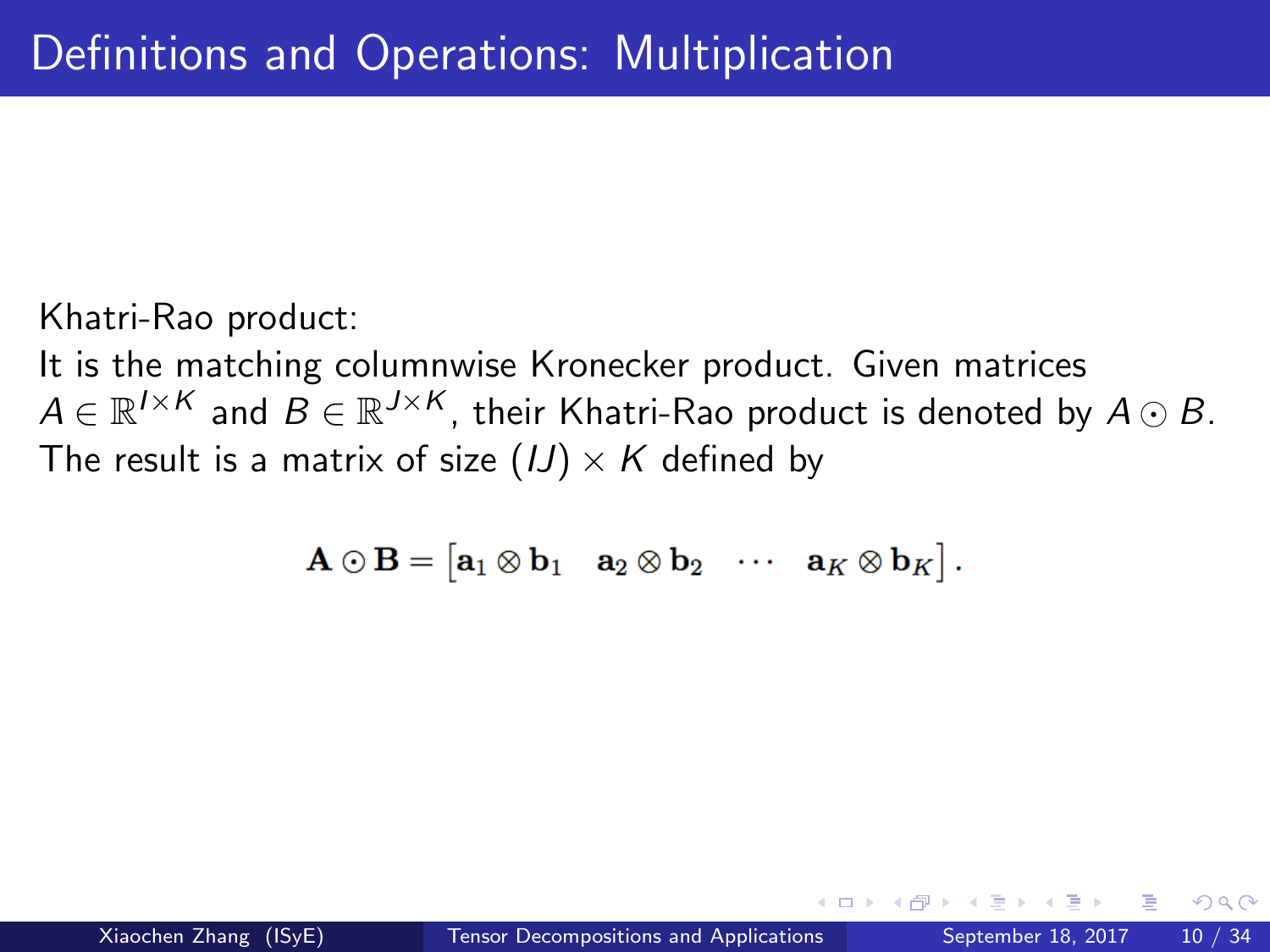Hadamard product:

The Hadamard product is the elementwise matrix product. Given matrices A and B, both of size  $I \times J$ , their Hadamard product is denoted by  $A * B$ . The result is also of size  $I \times J$  and defined by

$$
\mathbf{A} * \mathbf{B} = \begin{bmatrix} a_{11}b_{11} & a_{12}b_{12} & \cdots & a_{1J}b_{1J} \\ a_{21}b_{21} & a_{22}b_{22} & \cdots & a_{2J}b_{2J} \\ \vdots & \vdots & \ddots & \vdots \\ a_{I1}b_{I1} & a_{I2}b_{I2} & \cdots & a_{IJ}b_{IJ} \end{bmatrix}
$$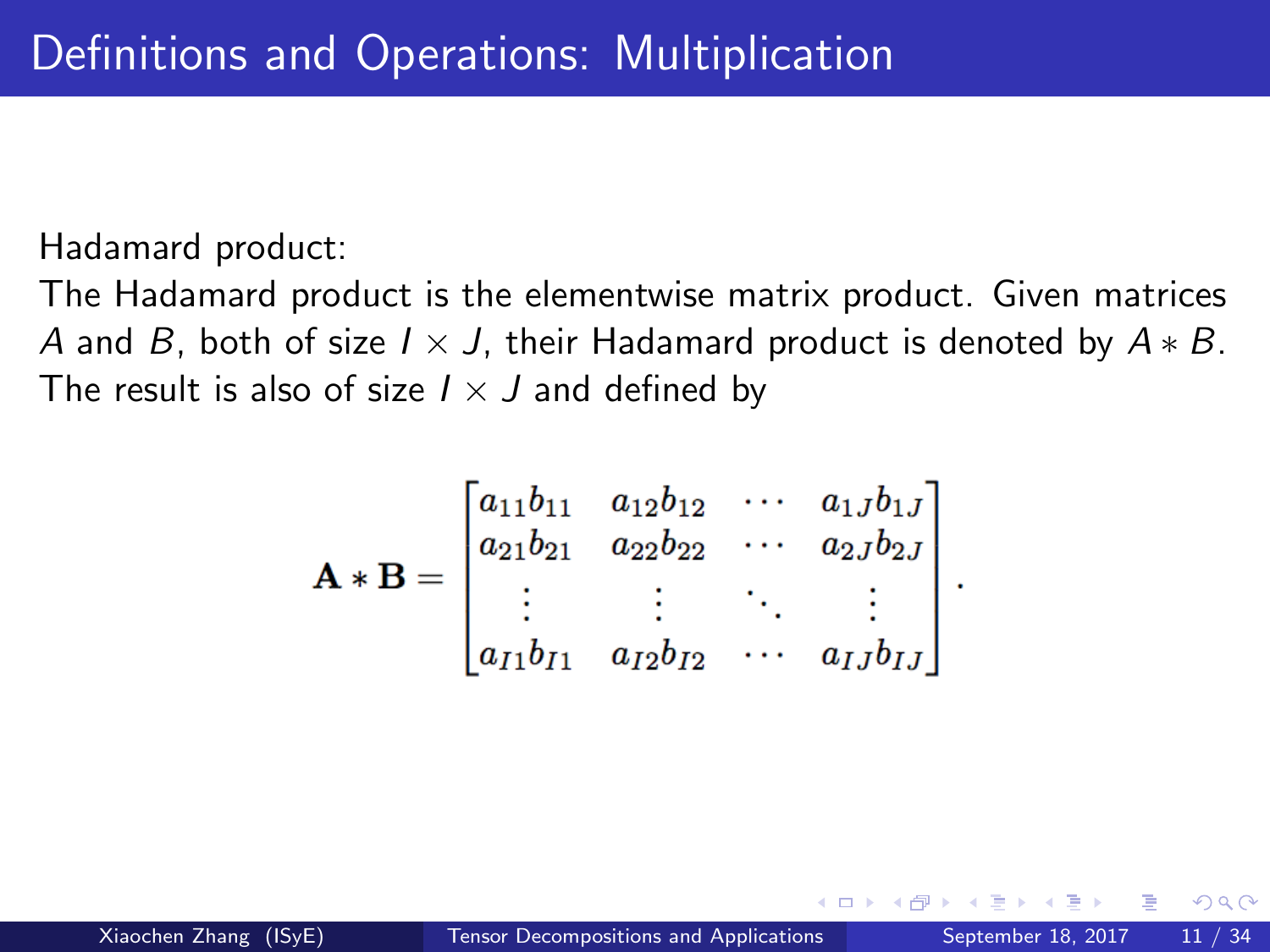An N-way tensor  $\mathfrak{X}\in\mathbb{R}^{I_1\times I_2\times...\times I_N}$  is rank one if it can be written as the outer product of N vectors, i.e.,

$$
\mathfrak{X} = a^{(1)} \circ a^{(2)} \circ \ldots \circ a^{(N)}
$$

Each element is the product of the corresponding vector elements:

$$
x_{i_1i_2...i_N}=a_{i_1}^{(1)}a_{i_2}^{(2)}\ldots a_{i_N}^{(N)}
$$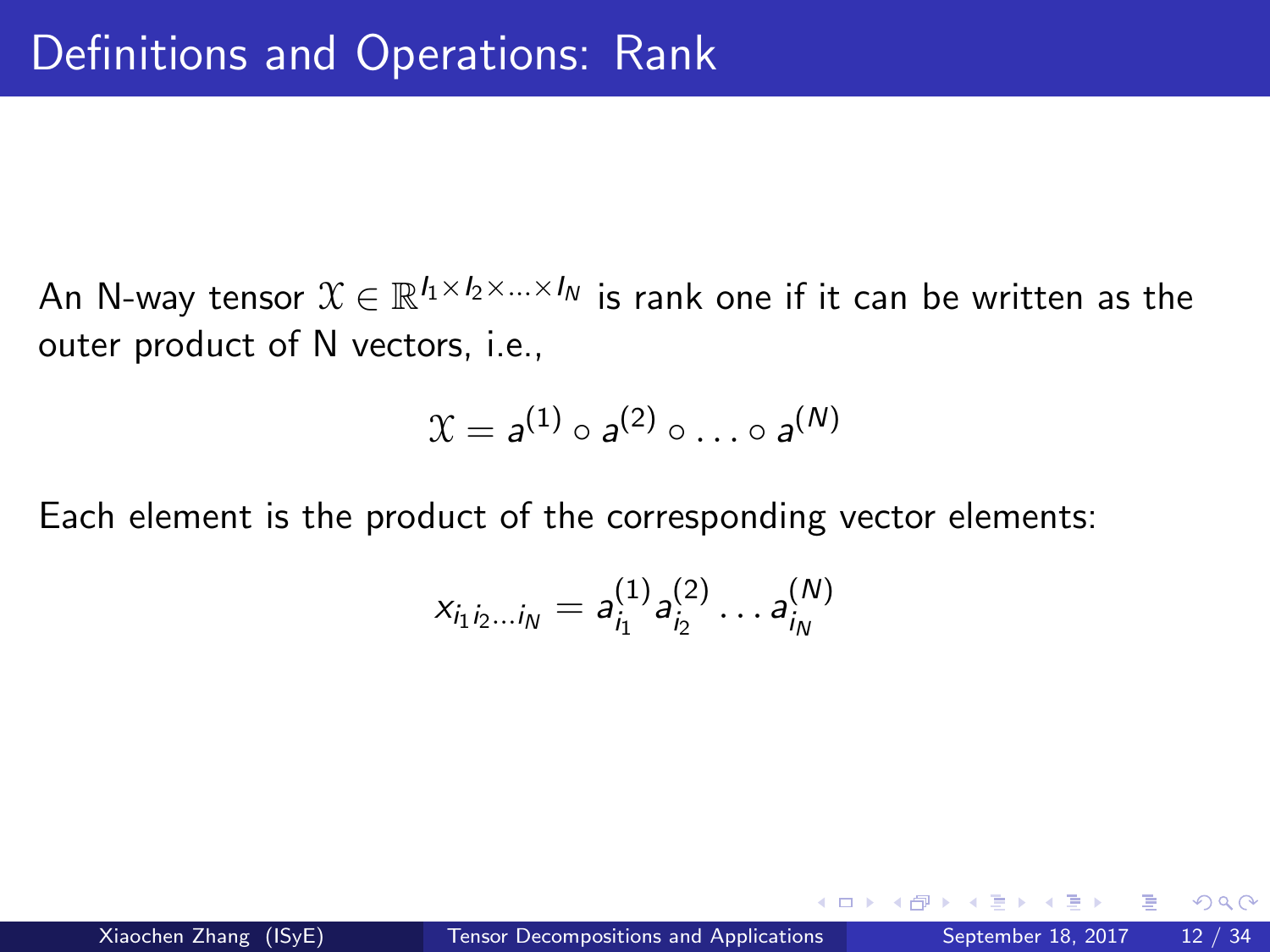The CP decomposition factorizes a tensor into a sum of component rank-one tensors. For example, given a third-order tensor  $\mathfrak{X} \in \mathbb{R}^{I \times J \times K}$ , we wish to write it as:

$$
\mathfrak{X} \approx \sum_{r=1}^R a_r \circ b_r \circ c_r
$$

where  $R$  is a positive integer and  $\mathbf{a}_r \in \mathbb{R}^I$ ,  $\mathbf{b}_r \in \mathbb{R}^J$  and  $\mathbf{c}_r \in \mathbb{R}^K$  for  $r = 1, \ldots, R$ . Elementwise:

$$
x_{ijk} \approx \sum_{r=1}^{R} a_{ir} b_{jr} c_{kr}
$$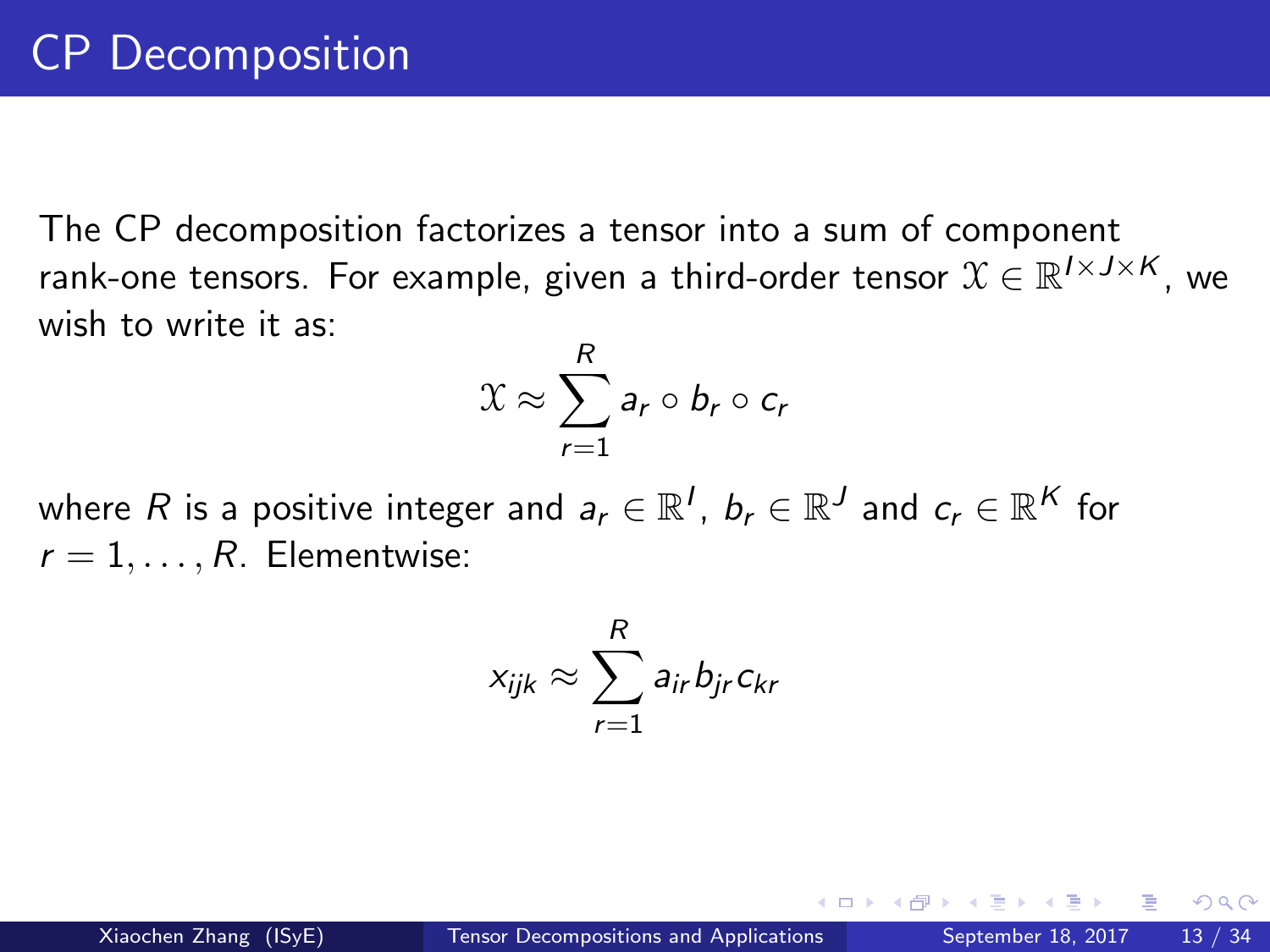The factor matrix is the combination of the vectors from the rank-one components:

$$
A=[a_1;a_2;\ldots a_R]
$$

Then the CP model can be expressed as:

$$
\mathfrak{X} \approx [A, B, C] \equiv \sum_{r=1}^{R} a_r \circ b_r \circ c_r
$$

If we normalize matrices to length one:

$$
\mathfrak{X} \approx [\lambda; A, B, C] \equiv \sum_{r=1}^{R} \lambda_r a_r \circ b_r \circ c_r
$$

4 D F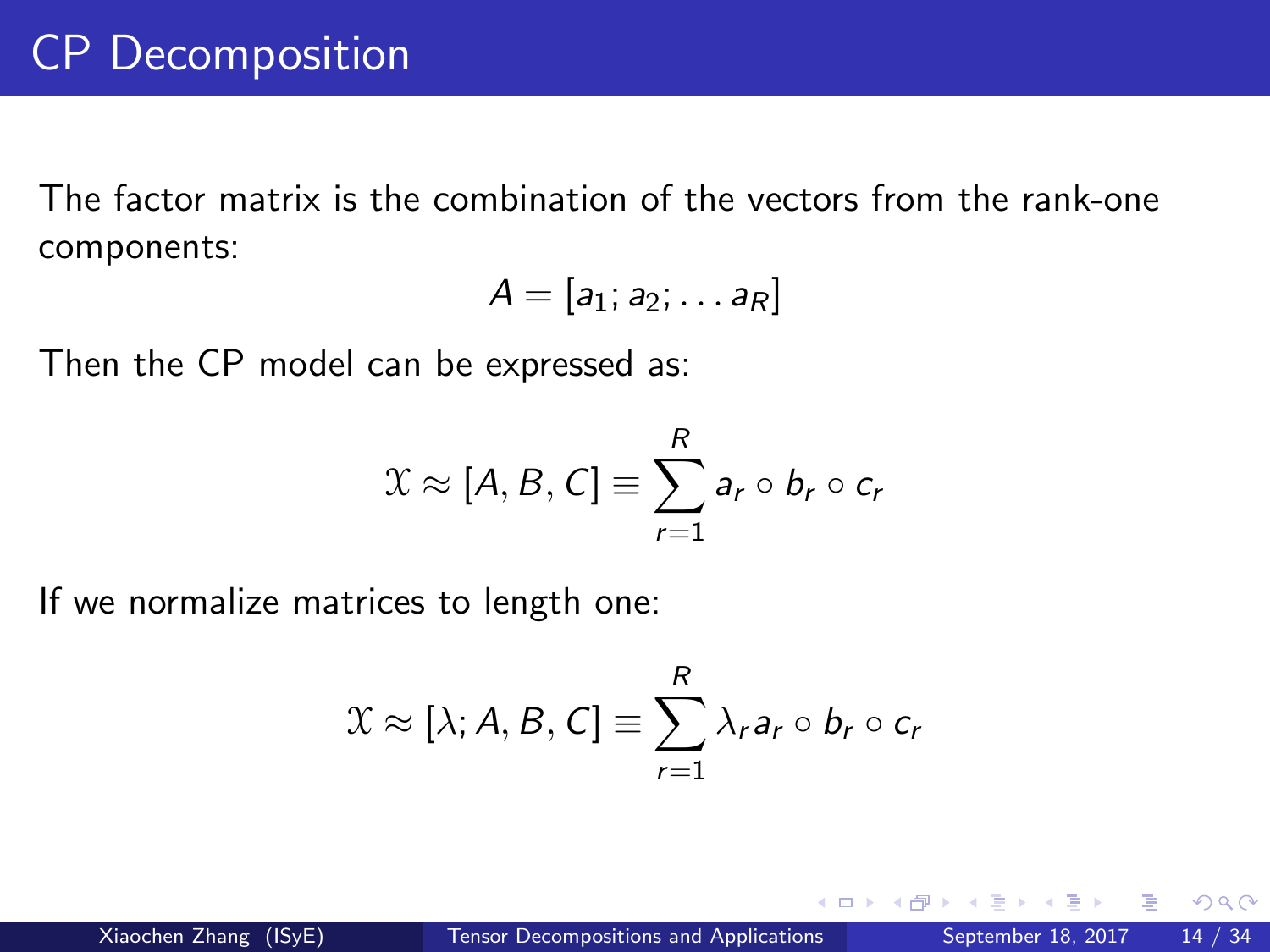- **1** The rank of a tensor  $X$ , denoted rank(X), is defined as the smallest number of rank-one tensors that generate  $\mathfrak X$  as their sum. In other words, this is the smallest number of components in an exact CP decomposition.
- **2** An exact CP decomposition with  $R = \text{rank}(\mathcal{X})$  components is called the rank decomposition.
- **3** The definition of tensor rank is an exact analogue to the definition of matrix rank.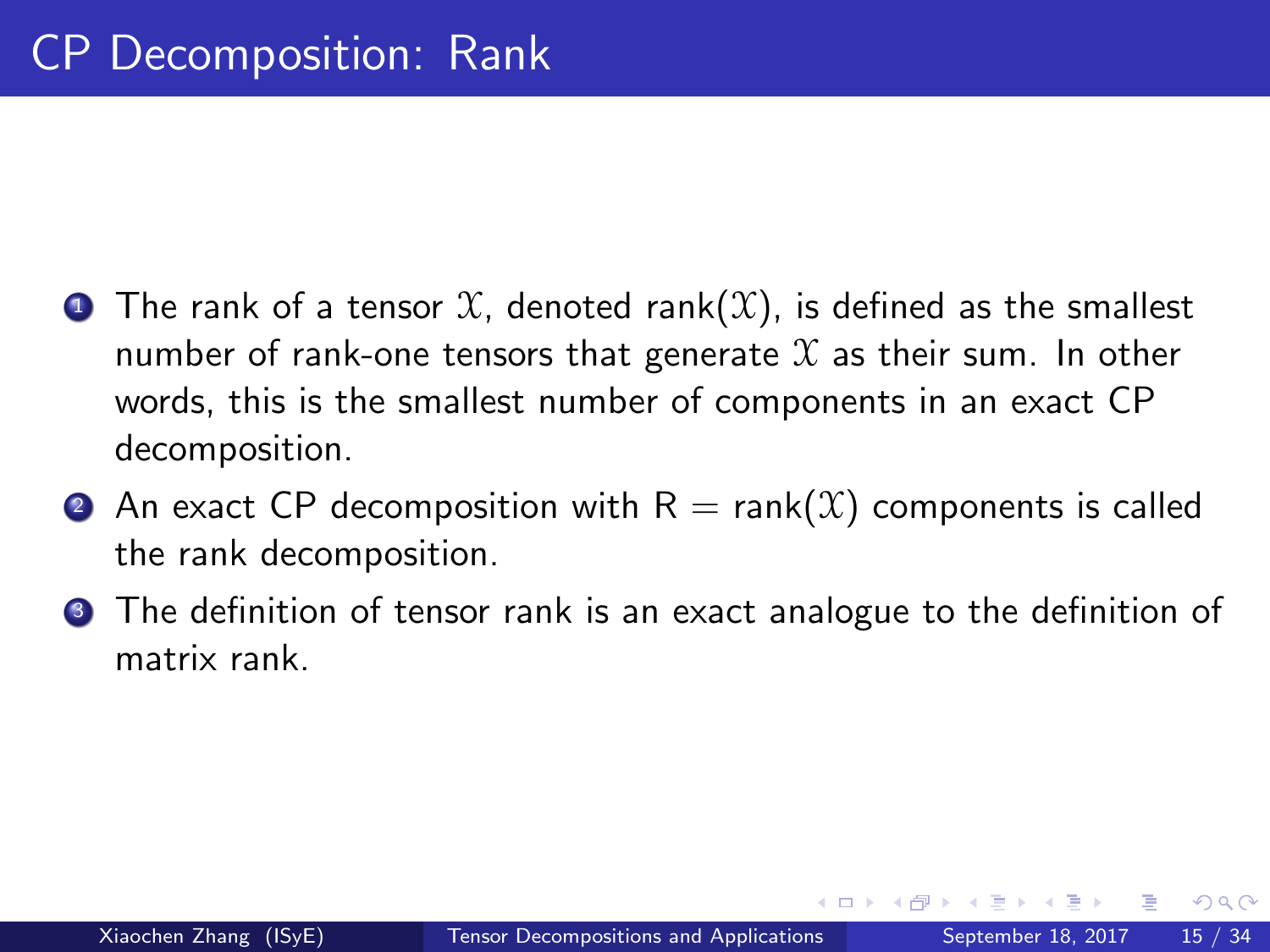## CP Decomposition: Rank

 $\bullet$  The rank of a real-valued tensor may actually be different over  $\mathbb R$  and  $\mathbb{C}$ 

Here are frontal slices of a tensor:

$$
\mathbf{X}_1 = \begin{bmatrix} 1 & 0 \\ 0 & 1 \end{bmatrix} \quad \text{and} \quad \mathbf{X}_2 = \begin{bmatrix} 0 & 1 \\ -1 & 0 \end{bmatrix}.
$$

The rank decomposition over  $\mathbb{R}$ :

$$
\mathbf{A} = \begin{bmatrix} 1 & 0 & 1 \\ 0 & 1 & -1 \end{bmatrix}, \quad \mathbf{B} = \begin{bmatrix} 1 & 0 & 1 \\ 0 & 1 & 1 \end{bmatrix}, \quad \text{and} \quad \mathbf{C} = \begin{bmatrix} 1 & 1 & 0 \\ -1 & 1 & 1 \end{bmatrix},
$$

The rank decomposition over C:

$$
\mathbf{A} = \frac{1}{\sqrt{2}}\begin{bmatrix} 1 & 1 \\ -i & i \end{bmatrix}, \quad \mathbf{B} = \frac{1}{\sqrt{2}}\begin{bmatrix} 1 & 1 \\ i & -i \end{bmatrix}, \quad \text{and} \quad \mathbf{C} = \begin{bmatrix} 1 & 1 \\ i & -i \end{bmatrix}.
$$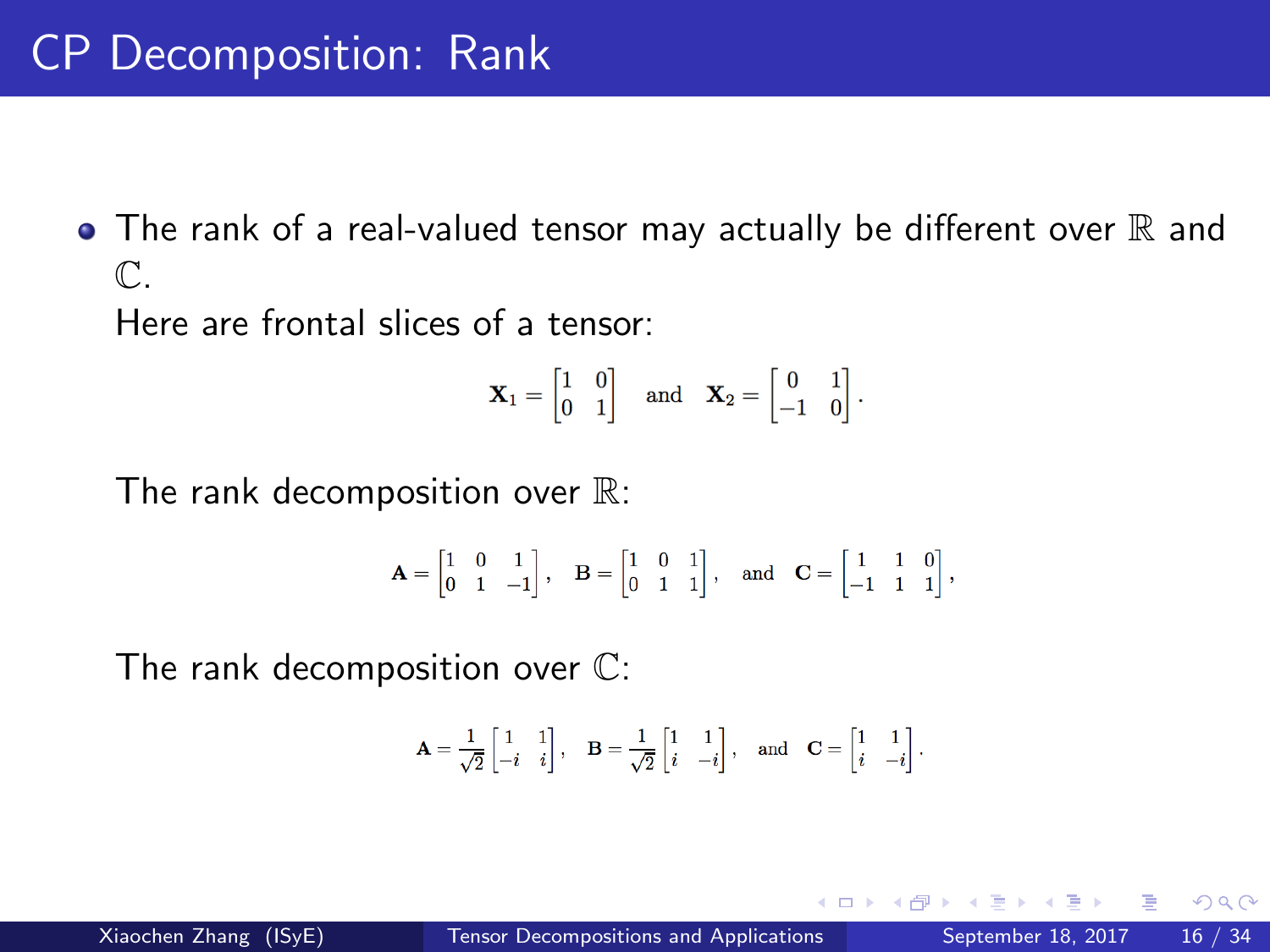- There is no straightforward algorithm to determine the rank of a specific given tensor. The problem is NP-hard.
- Tensors may have different maximum and typical ranks.
	- **1** The maximum rank is defined as the largest attainable rank. 2 The typical rank is any rank that occurs with probability greater than zero (i.e., on a set with positive Lebesgue measure).

For the collection of  $I \times J$  matrices, the maximum and typical ranks are identical and equal to min $\{1, J\}$ . For tensors, the two ranks may be different. Moreover, over  $\mathbb R$ , there may be more than one typical rank, whereas there is always only one typical rank over C.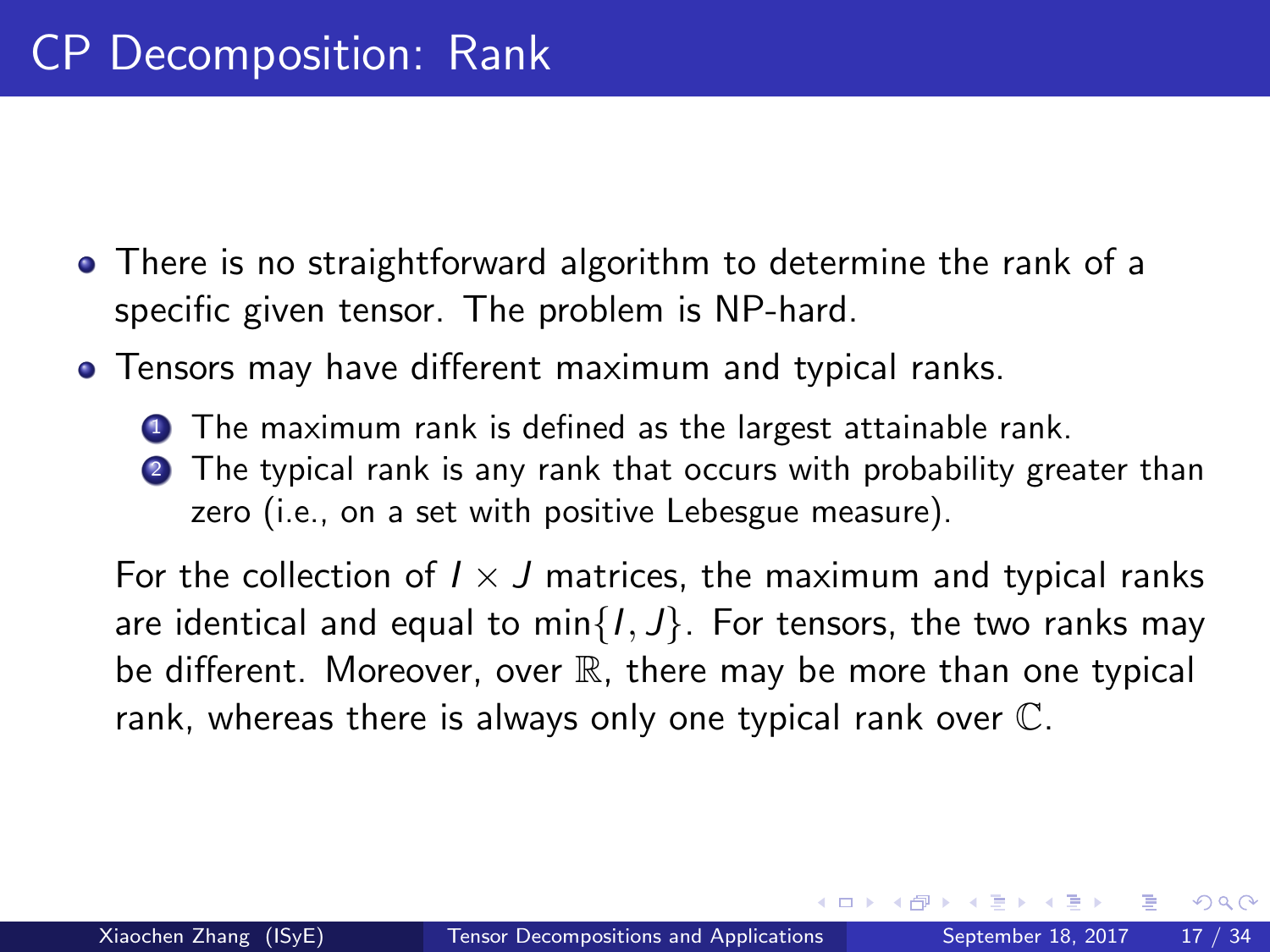Higher-order tensors is that their rank decompositions are often unique, whereas matrix decompositions are not. Let  $X \in \mathbb{R}^{I \times J}$  be a matrix of rank  $R.$  Then a rank decomposition of this matrix is

$$
X = AB^T = \sum_{r=1}^R a_r \circ b_r
$$

If the SVD of  $X$  is  $U\Sigma V^T$ , then we can choose  $A = U\Sigma W$  and  $B = VW$ , where W is some  $R \times R$  orthogonal matrix.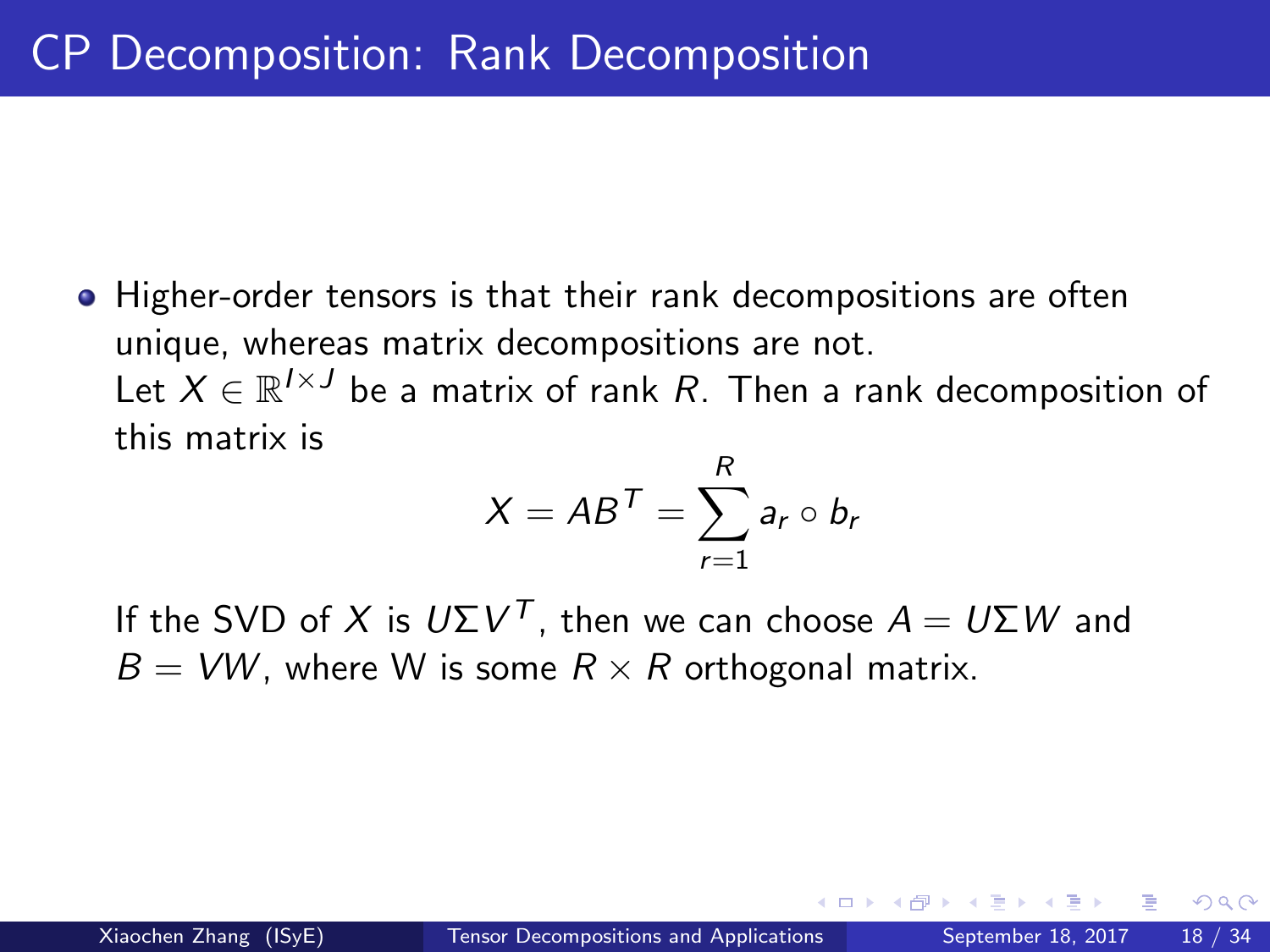## CP Decomposition: Rank Decomposition

The k-rank of a matrix A, denoted  $k_A$ , is defined as the maximum value k such that any  $k$  columns are linearly independent.

A sufficient condition for uniqueness for CP decomposition of a three-way tensor is:

$$
k_A + k_B + k_C \geq 2R + 2
$$

For N-way tensor, the condition is:

$$
\sum_{n=1}^{N} k_{A^{(n)}} \ge 2R + (N-1)
$$

For a given Three-way tensor, its CP decomposition is deterministically or generically (i.e., with probability one) unique if

$$
R \leq K \quad \text{and} \quad R(R-1) \leq I(I-1)J(J-1)/2
$$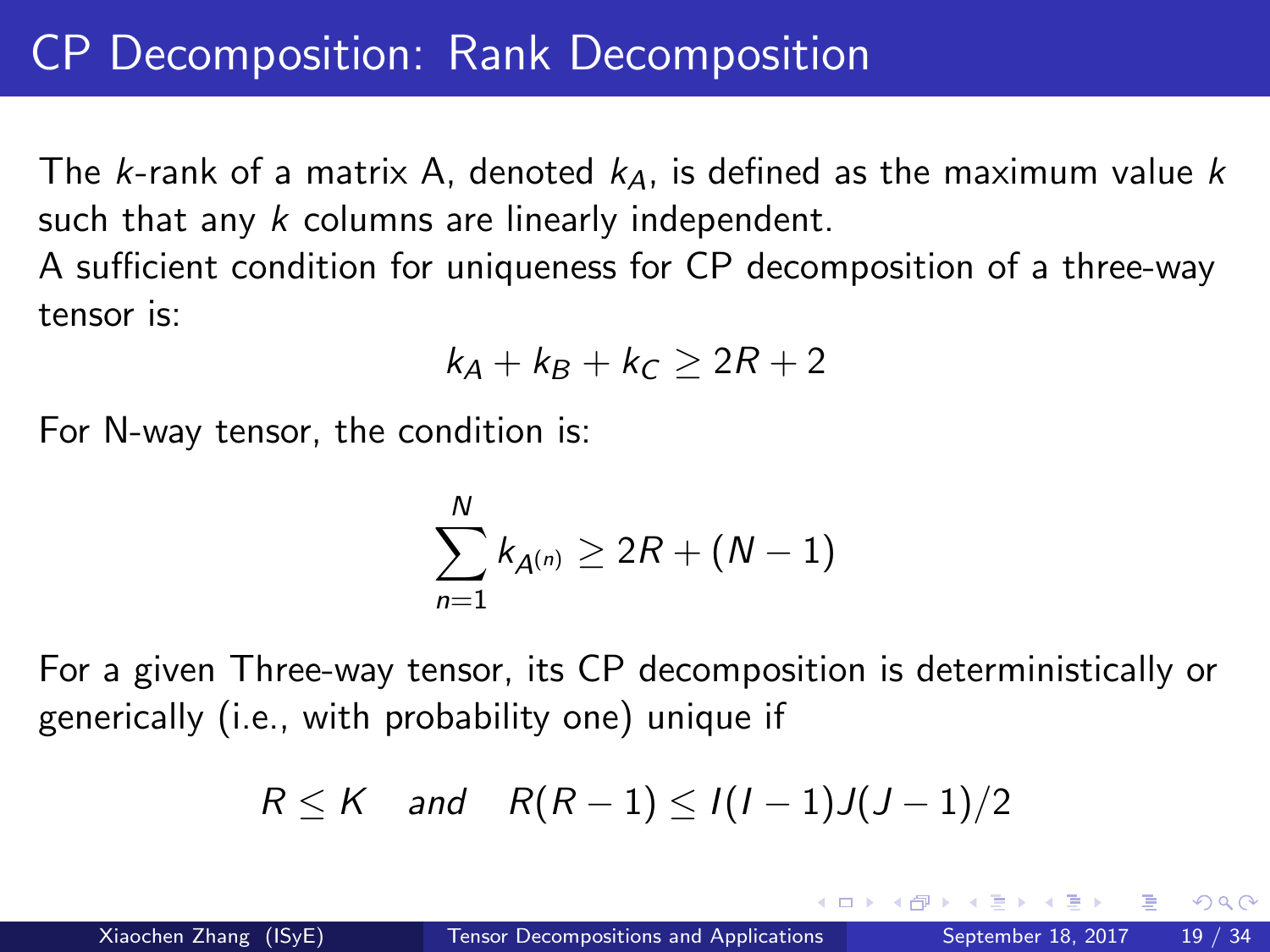Let  $R$  be the rank of a matrix  $A$  and assume its SVD is given by

$$
A = \sum_{r=1}^{R} \sigma_r u_r \circ v_r \quad \text{with} \quad \sigma_1 \ge \sigma_2 \ge \ldots \ge \sigma_R > 0
$$

Then a rank-k approximation that minimizes  $||A - B||$  is given by

$$
B=\sum_{r=1}^k \sigma_r u_r\circ v_r
$$

 $200$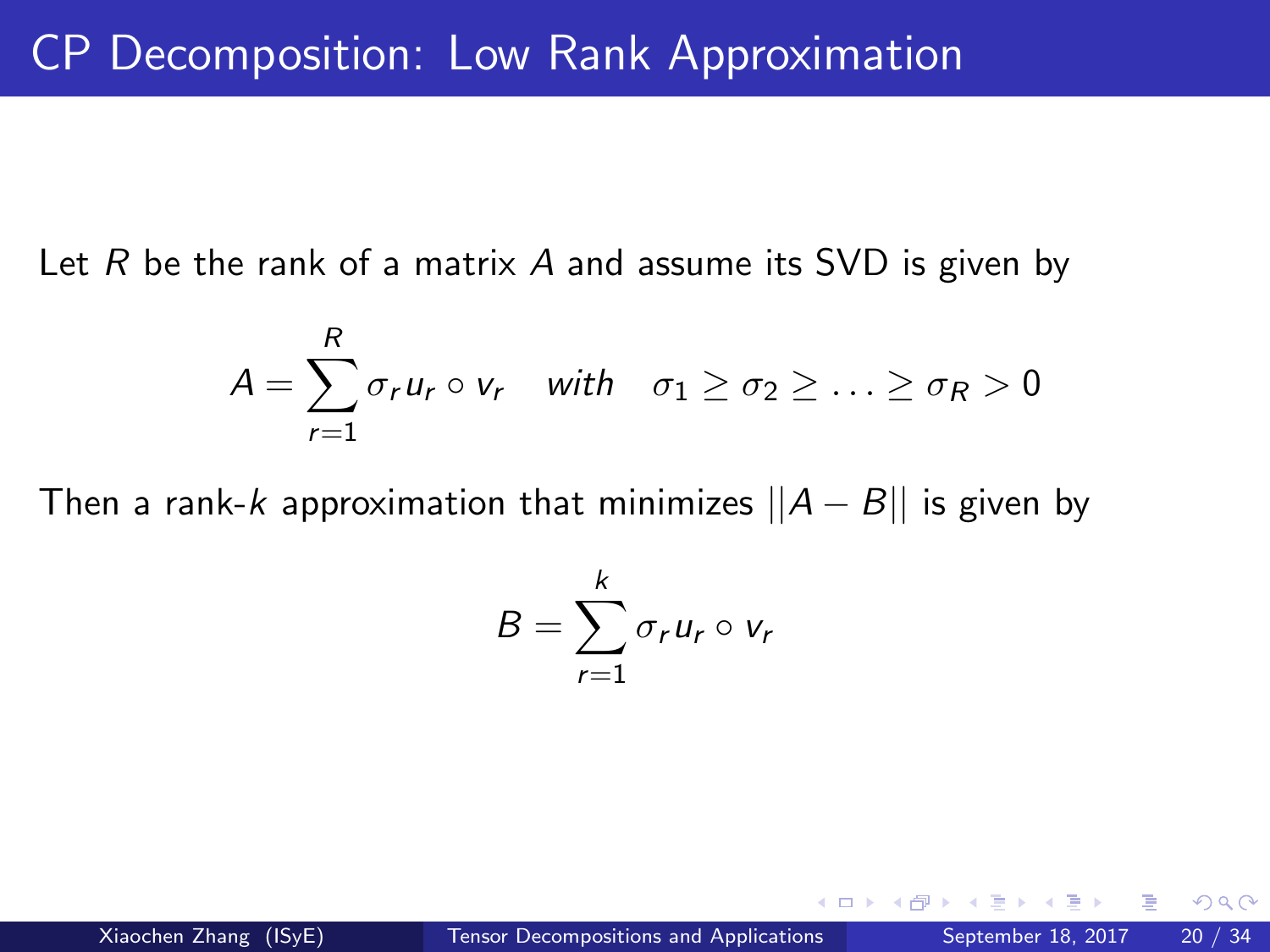#### CP Decomposition: Low Rank Approximation

The best rank-k approximation may not exist.



Border rank: the minimum number of rank-one tensors that are sufficient to approximate the given tensor with arbitrarily small nonzero error.

$$
\overline{\text{rank}}(\mathfrak{X}) = \min\{ r \mid \text{for any } \epsilon > 0, \text{ there exists a tensor } \mathcal{E} \}
$$
  
such that 
$$
\|\mathcal{E}\| < \epsilon \text{ and } \text{rank}(\mathfrak{X} + \mathcal{E}) = r \}.
$$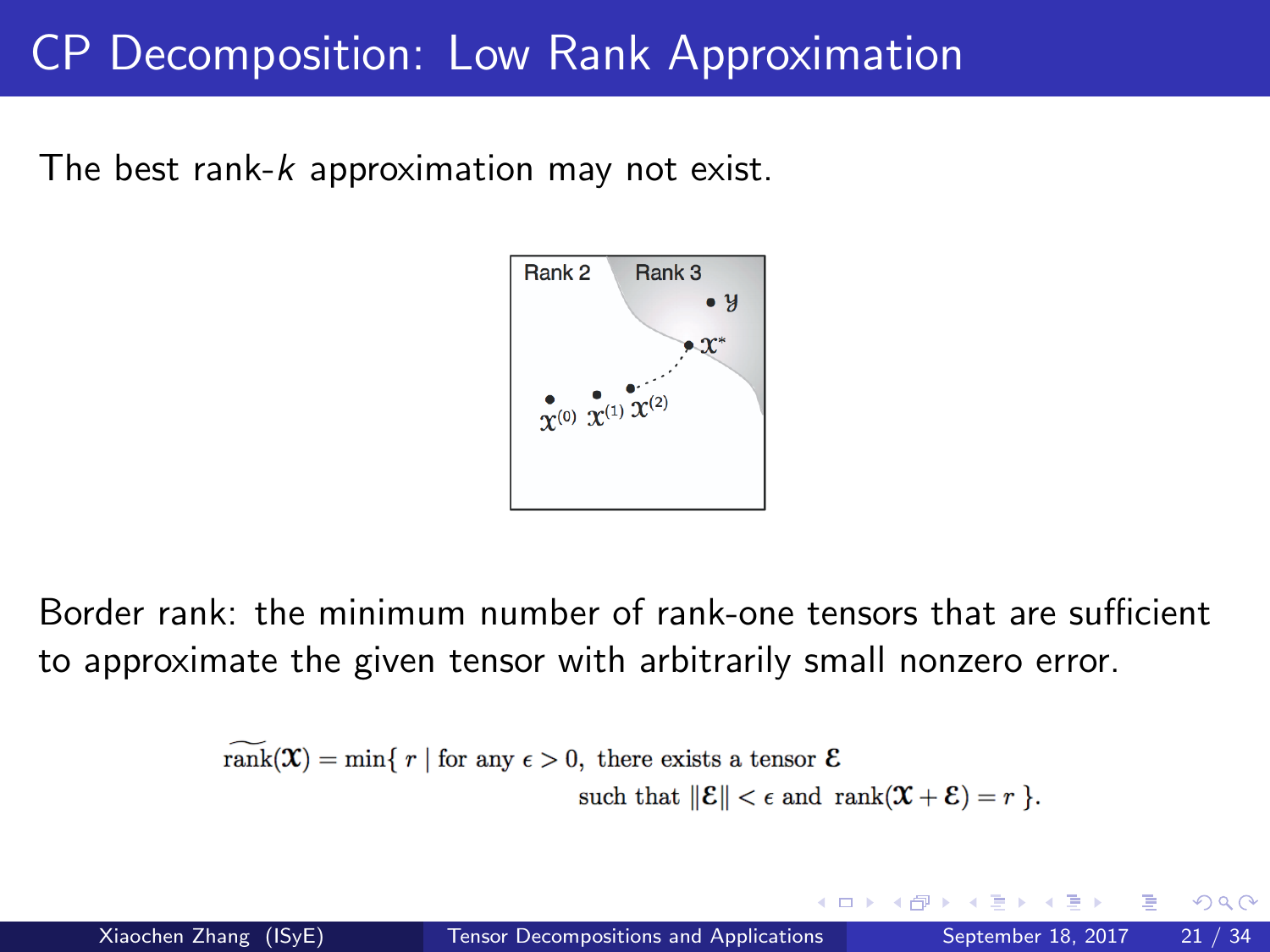## CP Decomposition: Computing Decomposition

Algorithm:

procedure  $CP-ALS(X,R)$ initialize  $\mathbf{A}^{(n)} \in \mathbb{R}^{I_n \times R}$  for  $n = 1, ..., N$ repeat for  $n = 1, ..., N$  do  $\mathbf{V} \leftarrow \mathbf{A}^{(1)\mathsf{T}} \mathbf{A}^{(1)} \star \cdots \star \mathbf{A}^{(n-1)\mathsf{T}} \mathbf{A}^{(n-1)} \star \mathbf{A}^{(n+1)\mathsf{T}} \mathbf{A}^{(n+1)} \star \cdots \star \mathbf{A}^{(N)\mathsf{T}} \mathbf{A}^{(N)}$  $\mathbf{A}^{(n)} \leftarrow \mathbf{X}^{(n)}(\mathbf{A}^{(N)} \odot \cdots \odot \mathbf{A}^{(n+1)} \odot \mathbf{A}^{(n-1)} \odot \cdots \odot \mathbf{A}^{(1)})\mathbf{V}^{\dagger}$ normalize columns of  $\mathbf{A}^{(n)}$  (storing norms as  $\lambda$ ) end for until fit ceases to improve or maximum iterations exhausted return  $\lambda, \mathbf{A}^{(1)}, \mathbf{A}^{(2)}, \ldots, \mathbf{A}^{(N)}$ end procedure

Use three-way tensor as an example:

$$
\min_{\mathbf{\hat{\mathfrak{X}}}} \|\mathbf{\mathcal{X}} - \mathbf{\hat{\mathfrak{X}}}\| \quad \text{with} \quad \mathbf{\hat{\mathfrak{X}}} = \sum_{r=1}^R \lambda_r \ \mathbf{a}_r \circ \mathbf{b}_r \circ \mathbf{c}_r = [\![ \mathbf{\lambda} \ ] \mathbf{A}, \mathbf{B}, \mathbf{C} ]\!].
$$

Barbar Bar

 $\leftarrow$   $\leftarrow$   $\leftarrow$   $\leftarrow$ 

4 D F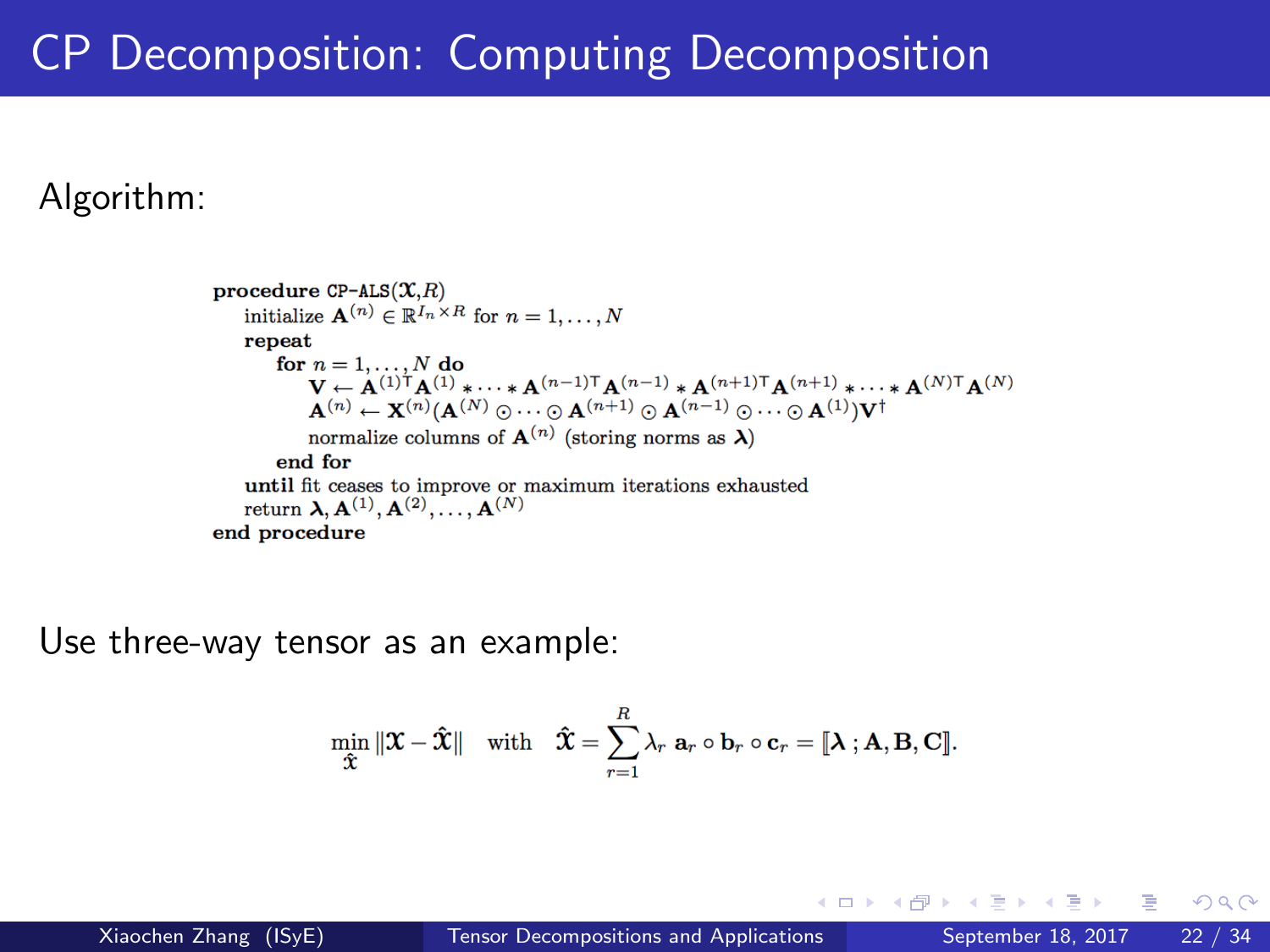- **1** Simple to understand and implement
- **2** The potential for numerical ill-conditioning
- **3** Taking many iterations to converge
- Not guaranteed to converge to a global minimum or even a stationary point
- **Heavily dependent on the starting guess**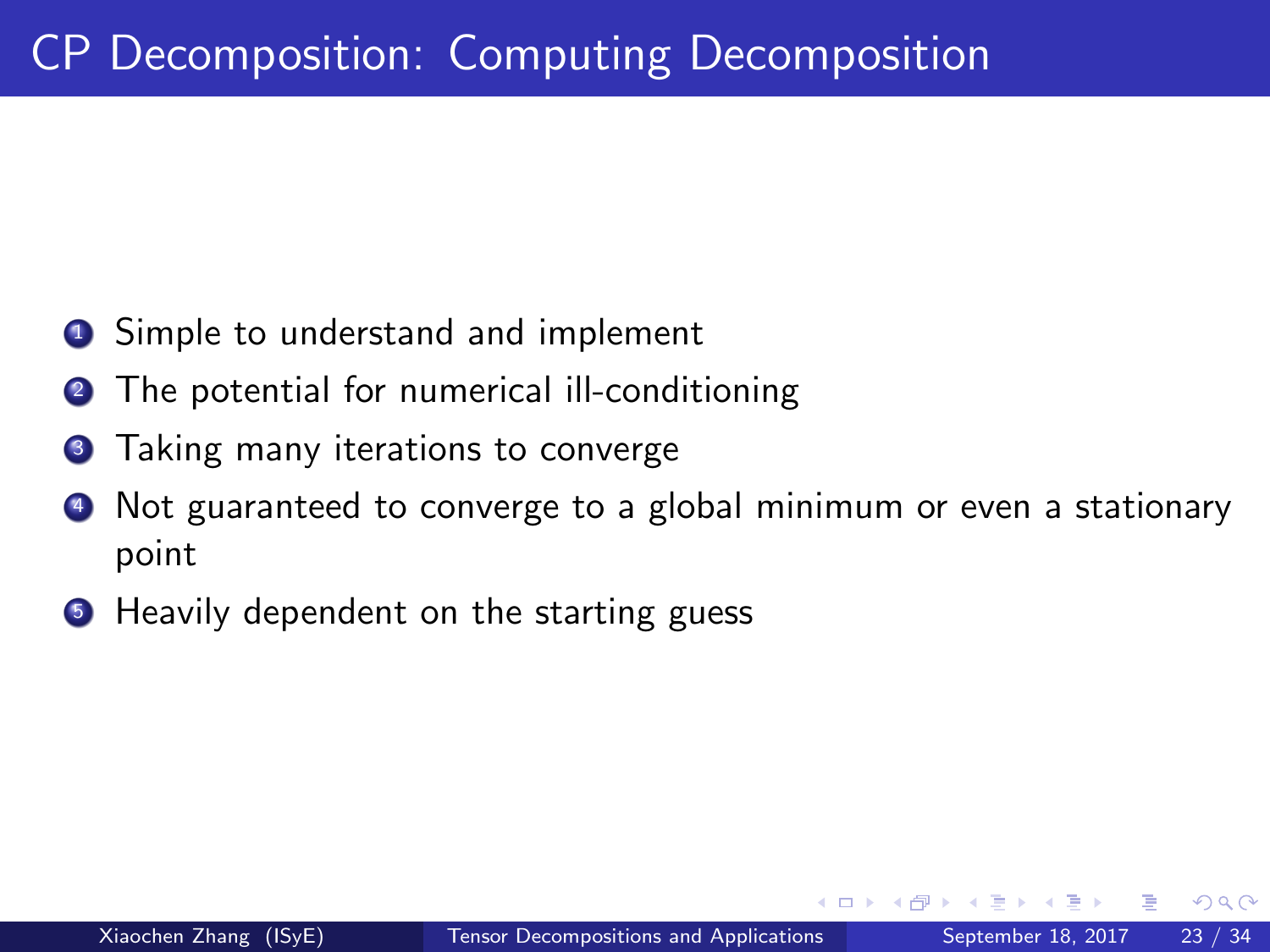Discussion tracking in email [\[Bader et al., 2008\]](#page-32-0):

- **1** Term-author-time array
- $2 \mathcal{X} \approx \sum_{l=1}^r A_l \circ B_l \circ C_l$
- <sup>3</sup> 25-component decomposition, each rank one tensor refers to a topic

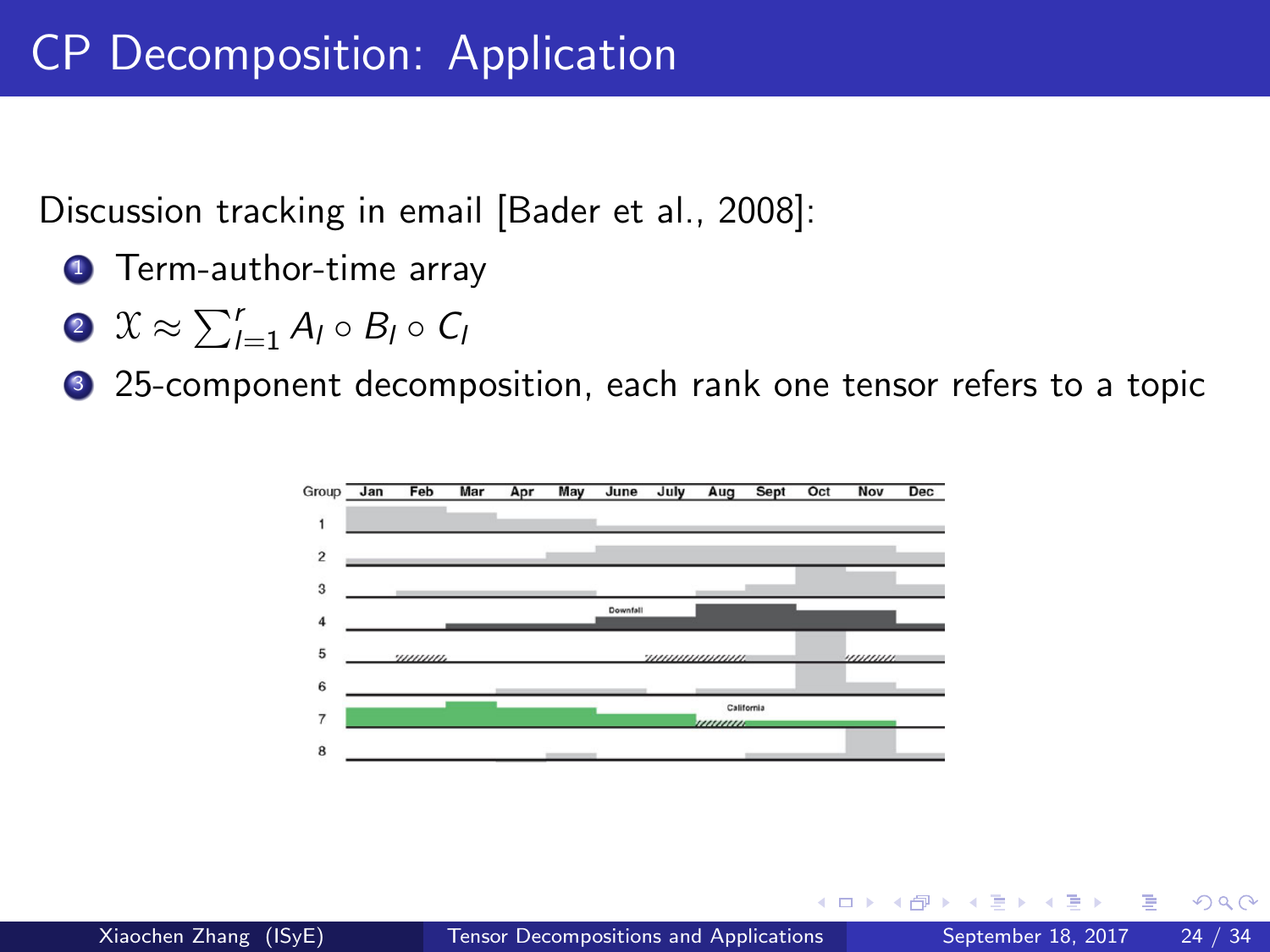Tucker decomposition is a form of higher-order PCA. A three-way tensor  $\mathcal{X} \in \mathbb{R}^{I \times J \times K}$  is decomposed as:

$$
\mathbf{\mathfrak{X}}\approx\mathbf{S}\times_{1}\mathbf{A}\times_{2}\mathbf{B}\times_{3}\mathbf{C}=\sum_{p=1}^{P}\sum_{q=1}^{Q}\sum_{r=1}^{R}g_{pqr}\ \mathbf{a}_{p}\circ\mathbf{b}_{q}\circ\mathbf{c}_{r}=[\![\mathbf{S}\!|\!],\mathbf{A},\mathbf{B},\mathbf{C}]\!].
$$

where  $A \in \mathbb{R}^{I \times P}$ ,  $B \in \mathbb{R}^{J \times Q}$ ,  $C \in \mathbb{R}^{K \times R}$  are factor matrices which are usually orthogonal and  $\mathcal{G} \in \mathbb{R}^{P \times Q \times R}$  is core tensor.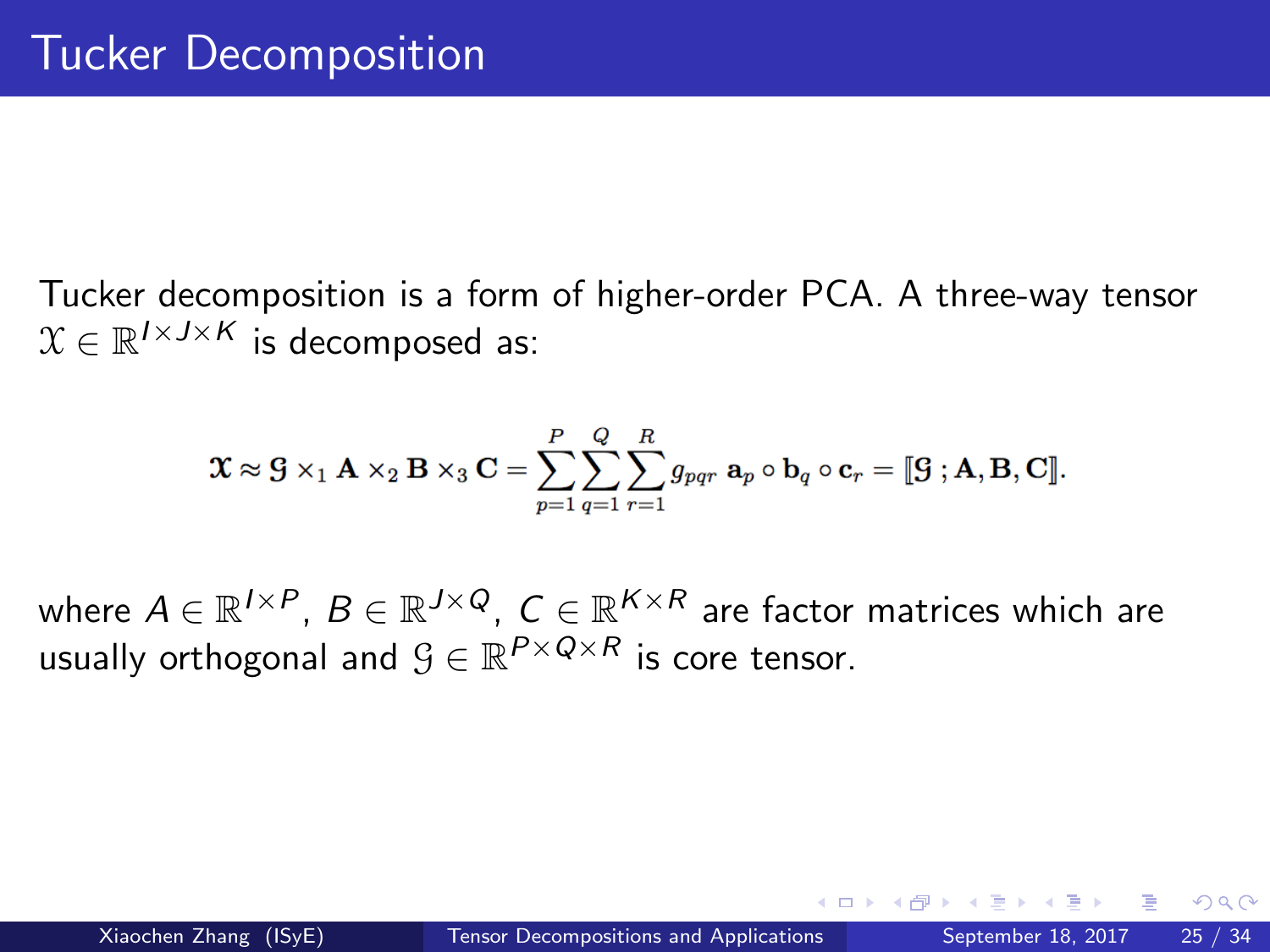Elementwise, the Tucker decomposition is:

$$
x_{ijk} = \sum_{p=1}^{P} \sum_{q=1}^{Q} \sum_{r=1}^{R} g_{pqr} a_{ip} b_{jq} c_{kr}
$$



 $\Box$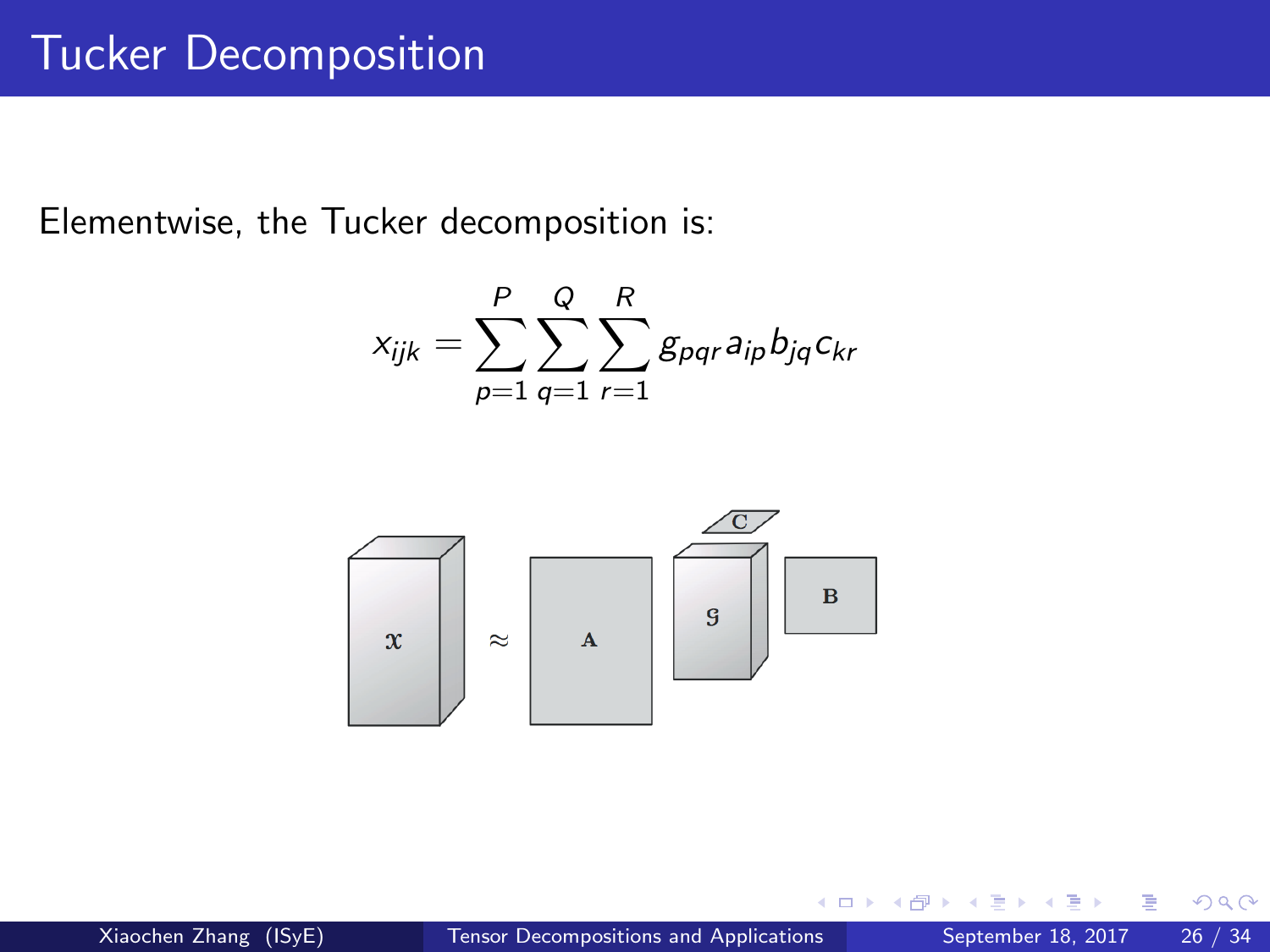Higher order decomposition:

$$
\mathbf{\mathfrak{X}} = \mathbf{S} \times_1 \mathbf{A}^{(1)} \times_2 \mathbf{A}^{(2)} \cdots \times_N \mathbf{A}^{(N)} = [\![ \mathbf{S}\!], \mathbf{A}^{(1)}, \mathbf{A}^{(2)}, \ldots, \mathbf{A}^{(N)} ]\!]
$$

The matricized version:

$$
\mathbf{X}_{(n)} = \mathbf{A}^{(n)}\mathbf{G}_{(n)}(\mathbf{A}^{(N)}\otimes\cdots\otimes\mathbf{A}^{(n+1)}\otimes\mathbf{A}^{(n-1)}\otimes\cdots\otimes\mathbf{A}^{(1)})^\mathsf{T}.
$$

4 D F

э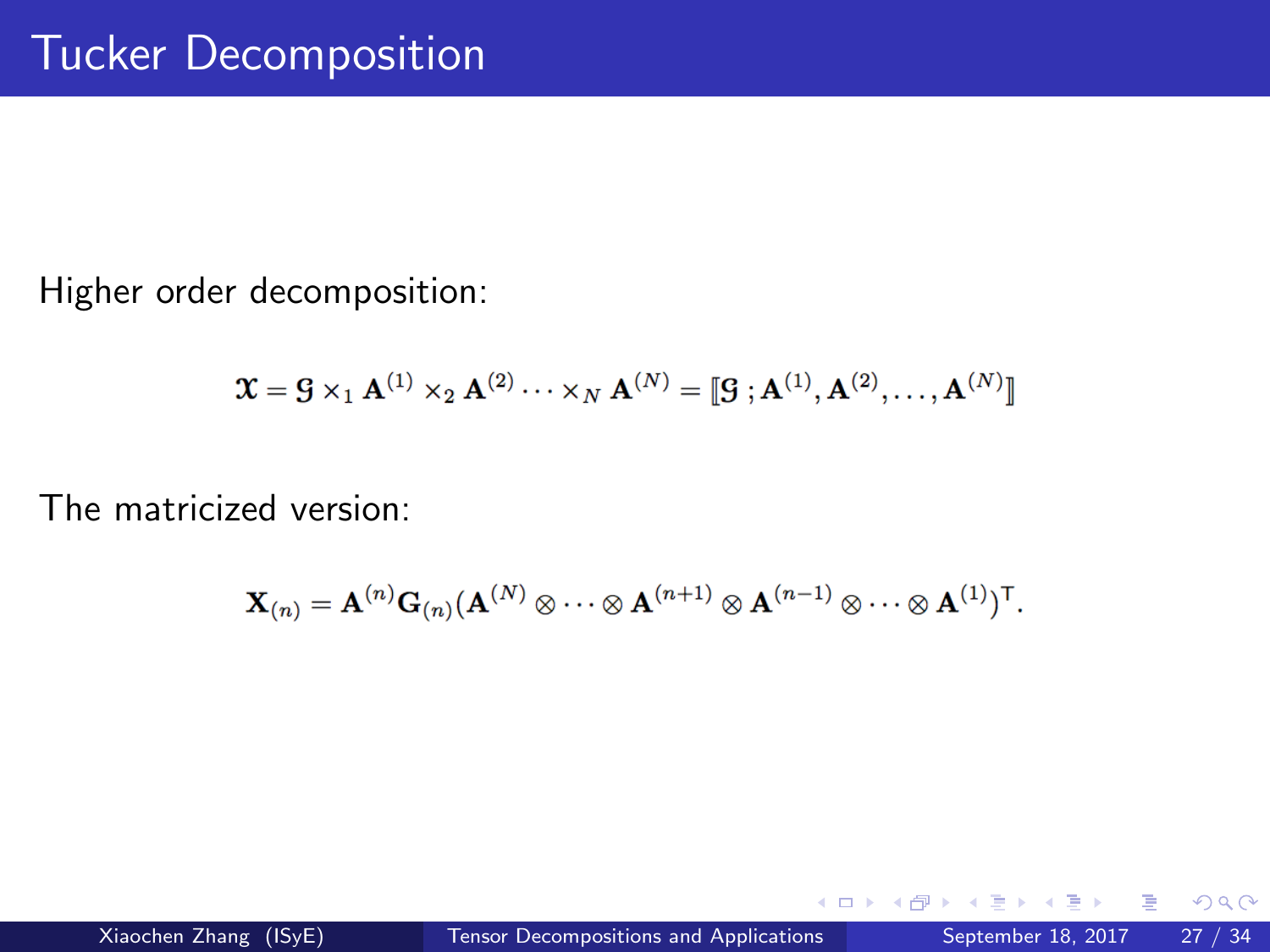# Tucker Decomposition: Computing Decomposition

Algorithm1:

procedure  $HOSVD(\mathfrak{X}, R_1, R_2, \ldots, R_N)$ for  $n = 1, ..., N$  do  $\mathbf{A}^{(n)} \leftarrow R_n$  leading left singular vectors of  $\mathbf{X}_{(n)}$ end for  $\mathbf{G} \leftarrow \mathbf{\mathcal{X}} \times_1 \mathbf{A}^{(1)\mathsf{T}} \times_2 \mathbf{A}^{(2)\mathsf{T}} \cdots \times_N \mathbf{A}^{(N)\mathsf{T}}$ return  $\mathbf{G}, \mathbf{A}^{(1)}, \mathbf{A}^{(2)}, \ldots, \mathbf{A}^{(N)}$ end procedure

When  $R_n < rank_n(\mathfrak{X})$ , for one or more *n*, where rank<sub>n</sub>( $\mathfrak{X}$ ) is the column rank of  $X_{(n)}$ , then the decomposition is called truncated HOSVD. Truncated HOSVD is not optimal in terms of giving the best fit as measured by the norm of the difference, but it is a good starting point for ALS.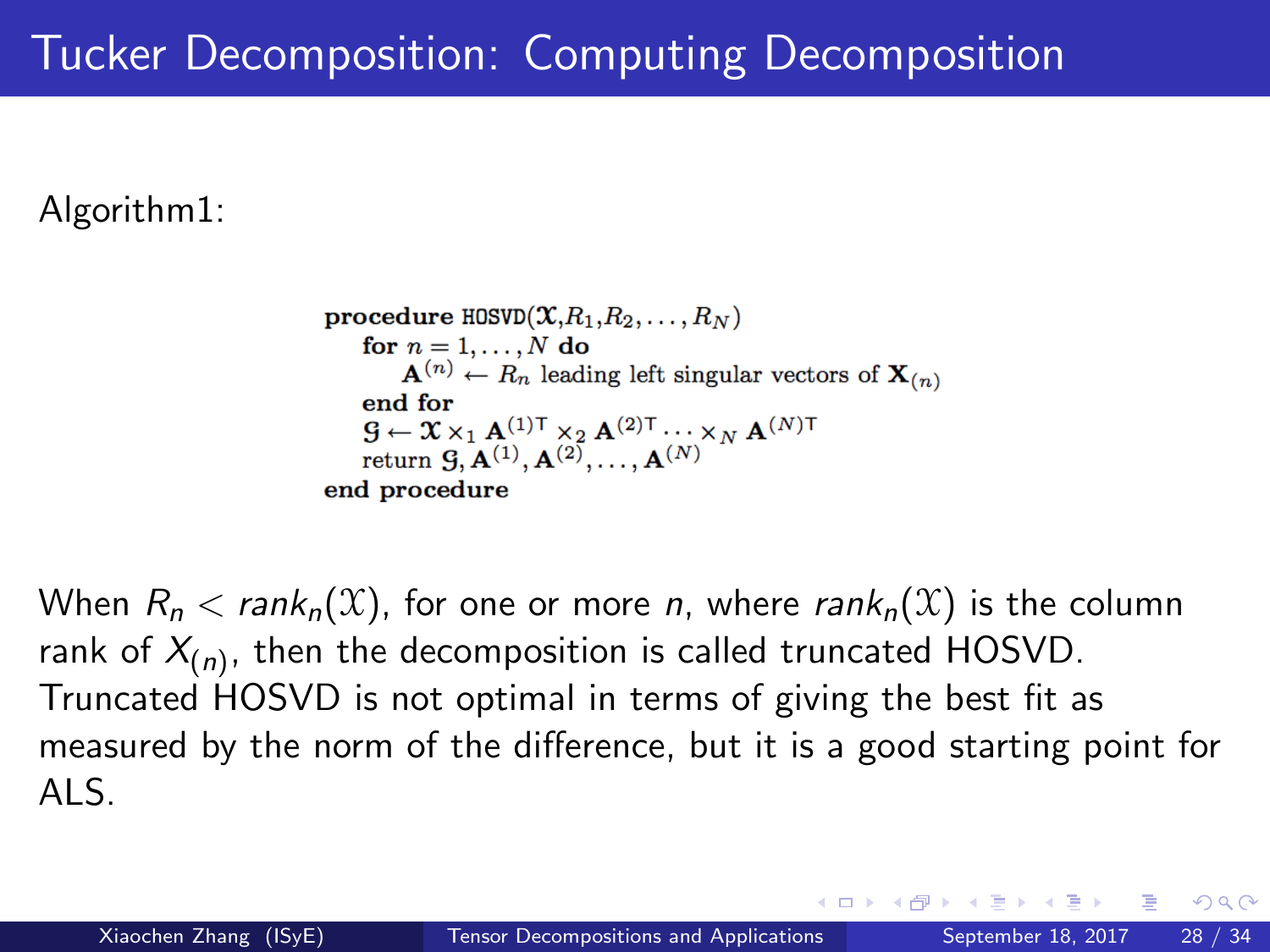#### Tucker Decomposition: Computing Decomposition

#### Formulation:

$$
\min_{\mathbf{g},\mathbf{A}^{(1)},\dots,\mathbf{A}^{(N)}} \left\| \mathbf{\mathcal{X}} - \left\| \mathbf{g} \cdot \mathbf{A}^{(1)},\mathbf{A}^{(2)},\dots,\mathbf{A}^{(N)} \right\| \right\|
$$
\nsubject to 
$$
\mathbf{g} \in \mathbb{R}^{R_1 \times R_2 \times \dots \times R_N},
$$
\n
$$
\mathbf{A}^{(n)} \in \mathbb{R}^{I_n \times R_n}
$$
 and columnwise orthogonal for  $n = 1,\dots, N$ .

#### Algorithm2:

procedure  $H00I(\mathfrak{X},R_1,R_2,\ldots,R_N)$ initialize  $\mathbf{A}^{(n)} \in \mathbb{R}^{I_n \times R}$  for  $n = 1, ..., N$  using HOSVD repeat for  $n = 1, \ldots, N$  do  $\mathcal{Y} \leftarrow \mathcal{X} \times_1 \mathbf{A}^{(1)\mathsf{T}} \cdots \times_{n-1} \mathbf{A}^{(n-1)\mathsf{T}} \times_{n+1} \mathbf{A}^{(n+1)\mathsf{T}} \cdots \times_N \mathbf{A}^{(N)\mathsf{T}}$  $\mathbf{A}^{(n)} \leftarrow \hat{R}_n$  leading left singular vectors of  $\mathbf{Y}_{(n)}$ end for until fit ceases to improve or maximum iterations exhausted  $\mathbf{S} \leftarrow \mathbf{X} \times_1 \mathbf{A}^{(1)\mathsf{T}} \times_2 \mathbf{A}^{(2)\mathsf{T}} \cdots \times_N \mathbf{A}^{(N)\mathsf{T}}$ return  $\mathbf{S}, \mathbf{A}^{(1)}, \mathbf{A}^{(2)}, \ldots, \mathbf{A}^{(N)}$ end procedure

K ロ ▶ K 何 ▶ K 국 ▶ K 국

 $QQ$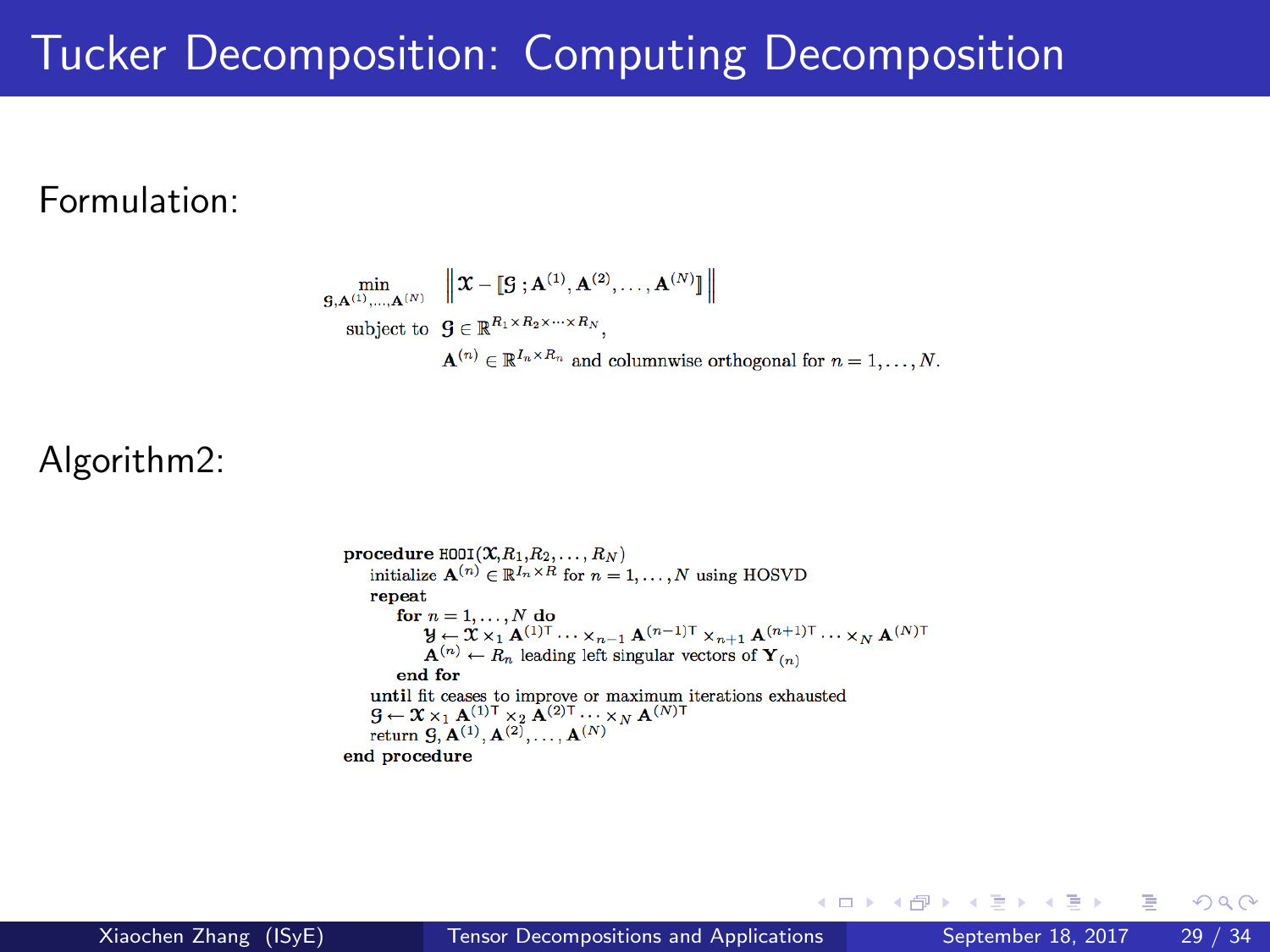Classifying hand-written digits [Savas and Eldén, 2007]:

$$
\bullet \ \mathcal{A} = \mathcal{T} \times U \times V \times W
$$

• Let 
$$
A_v = \mathfrak{T}(:, :, v) \times U \times V
$$
, then  $A = \sum_{v=1}^{K} A_v \times w_v$ 

$$
\bullet \text{ Solve } \min_{\alpha} ||D - \sum_{v=1}^{k} \alpha_v^{\mu} A_v^{\mu}||
$$

**∢ ⊡**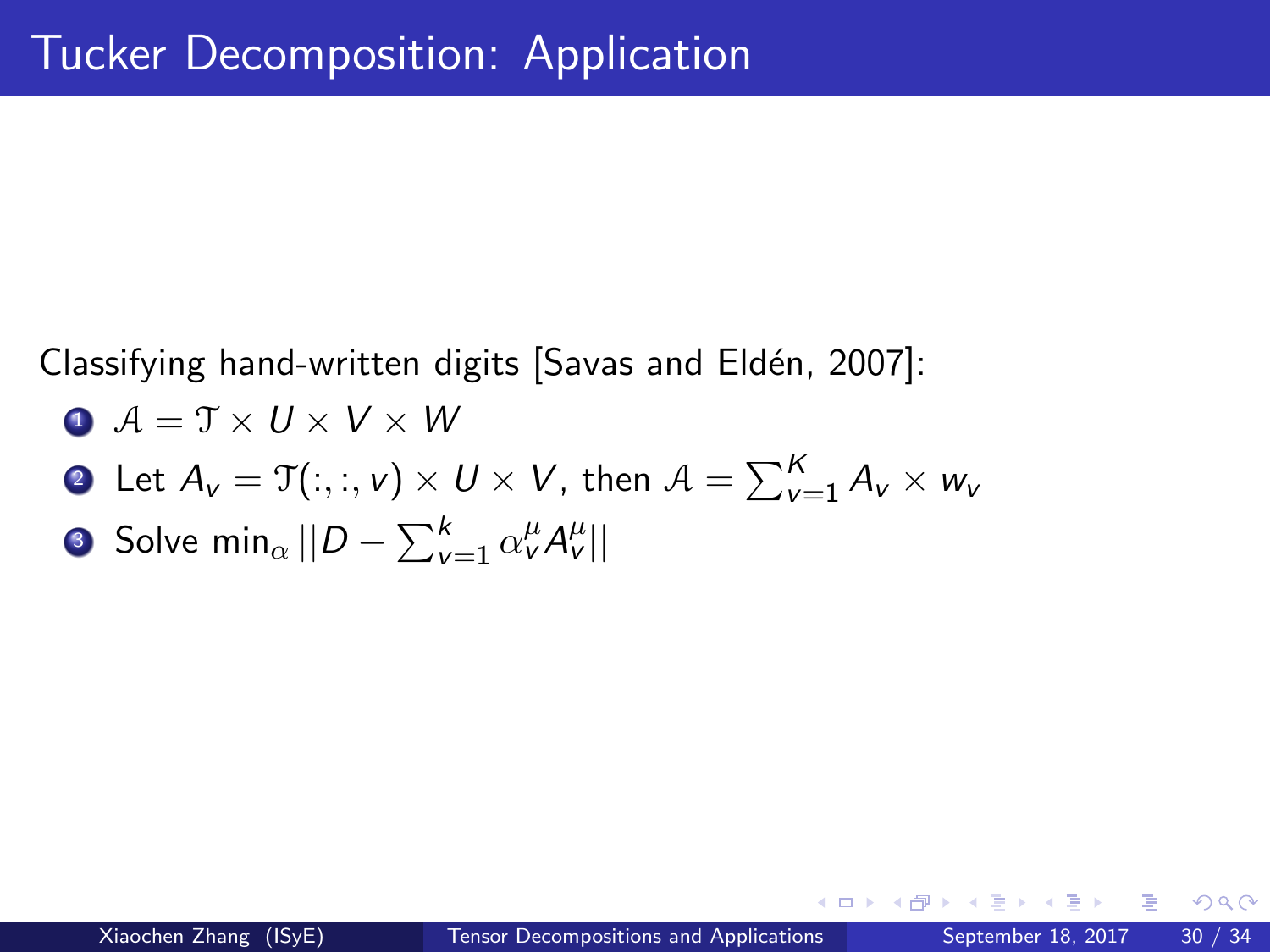It is a variant of CP that can be applied to a collection of matrices that each have the same number of columns but a different number of rows. We have a set of matrices  $X_k$  for  $k = 1, \ldots, K$  such that each  $X_k$  is of size  $I_k \times J$ .

$$
X_k \approx U_k S_k V^T \quad k=1,\ldots K
$$

where  $U_k$  is an  $I_k \times R$  matrix,  $S_k$  is an  $R \times R$  diagonal matrix and V is a  $J \times R$  factor matrix that does not vary with k.

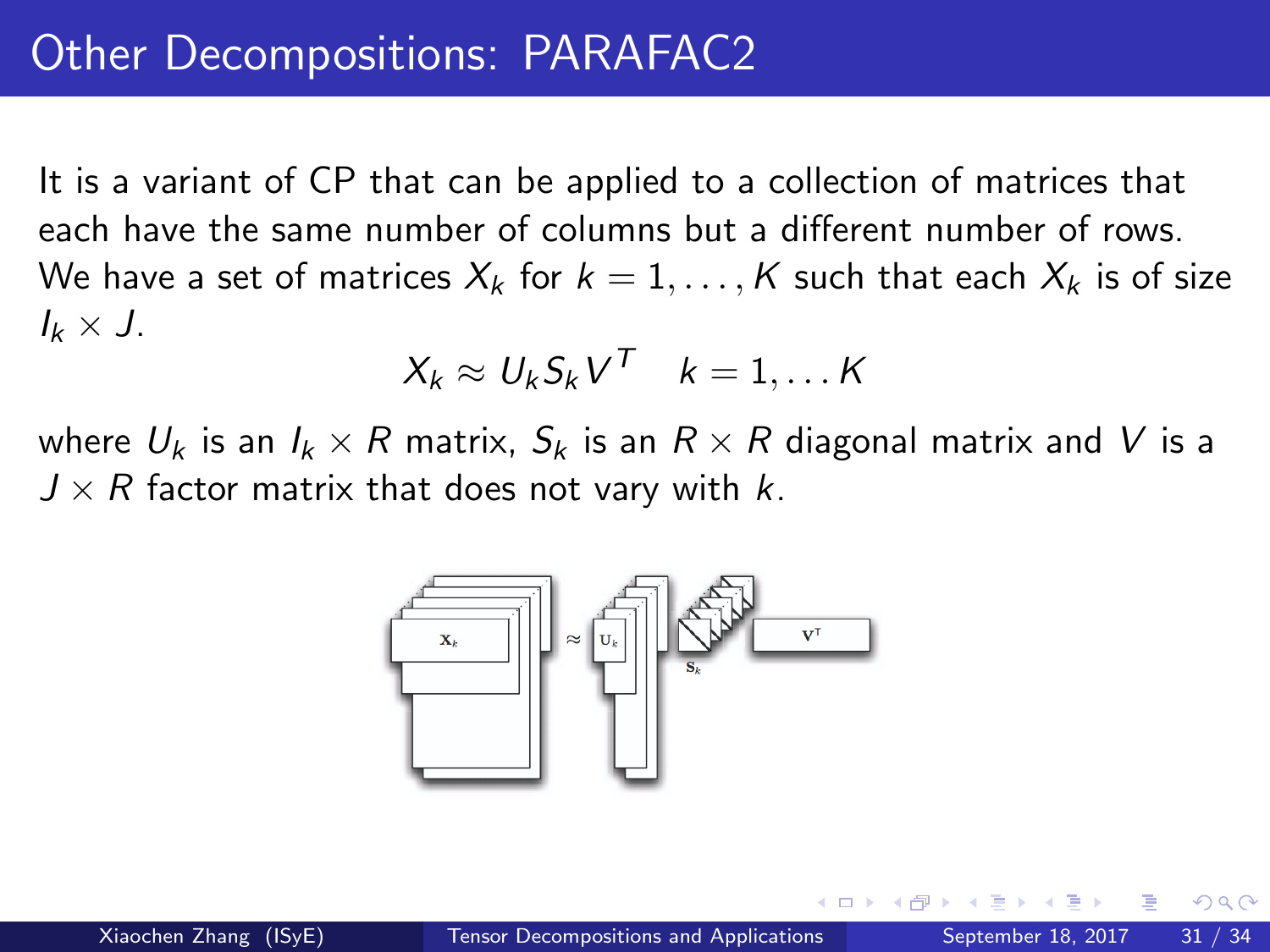#### **1** Matlab:

- Dense multidimensional arrays and elementwise manipulation on tensors
- External toolboxes: N-way Toolbox, CuBatch, PLSToolbox, Tensor Toolbox
- 2 Mathematica: sparse tensors
- <sup>3</sup> Multilinear Engine by Paatero: supports CP, PARAPAC2 and more
- $\bullet$  C++: HUJI Tensor Library, supports inner product, addition, elementwise multiplication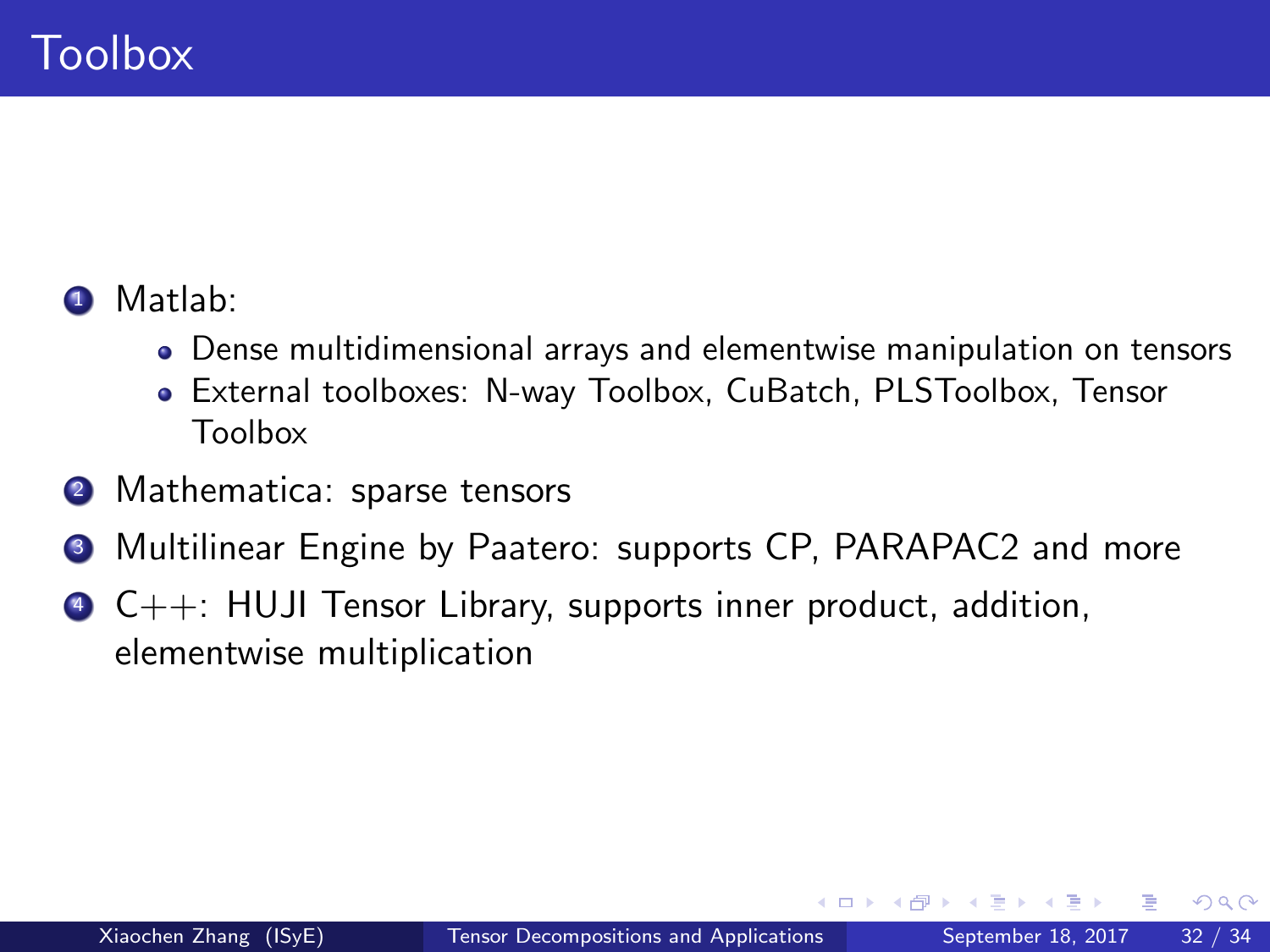<span id="page-32-0"></span>Bader, B. W., Berry, M. W., and Browne, M. (2008). Discussion tracking in enron email using parafac. Survey of Text Mining II, pages 147–163.

#### <span id="page-32-1"></span>Savas, B. and Eldén, L. (2007). 螶

Handwritten digit classification using higher order singular value decomposition.

Pattern recognition, 40(3):993–1003.